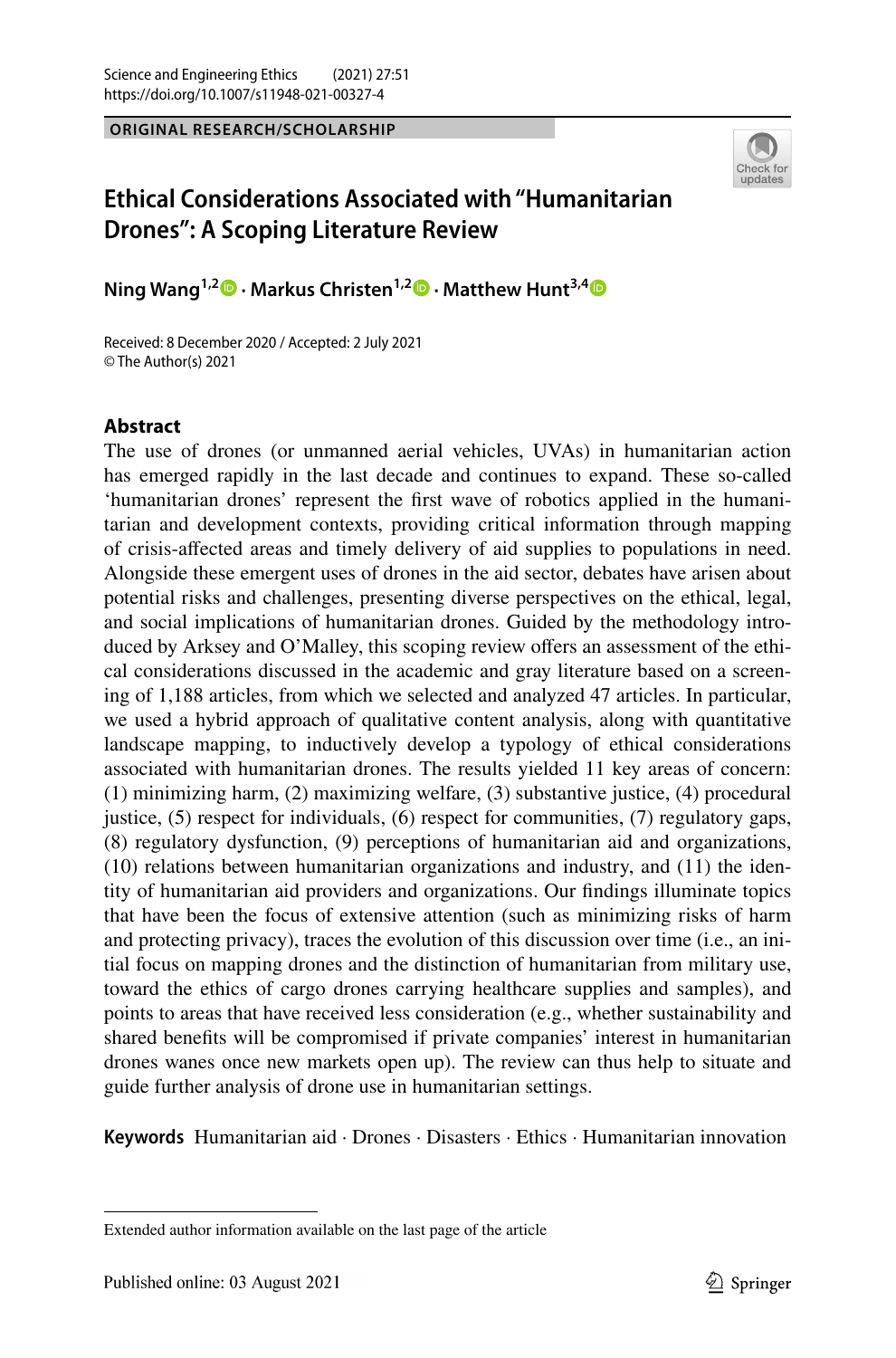### **Introduction**

Globally, aid agencies widely use emerging technologies in humanitarian, development, and healthcare settings (Hunt et al., [2016;](#page-18-0) van Wynsberghe et al., [2018;](#page-20-0) Wang, [2020;](#page-20-1) Wang, [2021a](#page-20-2)). One prominent type of technology is unmanned aerial vehicles (UAVs), also known as drones, $\frac{1}{1}$  which represent the first wave of aerial robotics applied in humanitarian projects (Mesmar et al., [2016\)](#page-19-0). They have been put to multiple uses across diferent humanitarian crises, including: damage inspection during the 2010 earthquake in Haiti, rescue logistics following Typhoon Haiyan in the Philippines in 2013, medical equipment delivery during the 2014 Ebola outbreak in West Africa, and topographic mapping in the aftermath of the 2015 Nepal earthquake.

Technological innovations in crisis response intersect with moral values, norms, and commitments, and may challenge humanitarian principles (Sandvik & Lohne, [2013](#page-19-1), [2014](#page-19-2); Sandvik, [2015](#page-19-3)). Hence, analysis of ethical challenges associated with humanitarian innovation, including drones, is required for understanding what is at stake. Our own research on the use of drones for humanitarian and development purposes (Wang, [2020;](#page-20-1) Wang, [2021a](#page-20-2)) indicates that ethical considerations associated with the humanitarian use of drones vary and extend beyond the "usual suspects" such as privacy, consent, and safety. In this work, we present a scoping review (Arksey & O'Malley, [2005;](#page-17-0) Levac et al., [2010\)](#page-18-1) of the academic and gray literature to provide a comprehensive overview of how ethical considerations are discussed in the literature related to using drones in the humanitarian and development contexts.

We aim to inform the ongoing debate by mapping prevailing perspectives and identifying knowledge gaps with respect to ethical considerations in the humanitarian use of drones (Sandvik & Jumbert, [2016\)](#page-19-4). Within this context, we are especially interested in identifying salient ethical considerations that have received less attention in the ongoing debate. More specifcally, our objective is to assess how ethical considerations associated with the humanitarian use of drones are discussed in the academic and gray literature. To clarify the meaning of the "humanitarian use" of drones, we applied two criteria: (1) the use of drones is carried out through voluntary or solicited *humanitarian assistance* from the global aid sector; and (2) drones are operated by, or in collaboration with, *humanitarian organizations* to support aid provision.

### **Methods**

We followed the methodology introduced by Arksey and O'Malley [\(2005](#page-17-0)). We developed our review protocol with support from two librarians with expertise related to bioethics and engineering. Prior to the fnal data collection, we pilot-tested and calibrated the protocol to ensure its applicability.

<span id="page-1-0"></span><sup>&</sup>lt;sup>1</sup> Within the scope of this contribution, we use the terms "drones" and "unmanned aerial vehicles" (UAVs) interchangeably.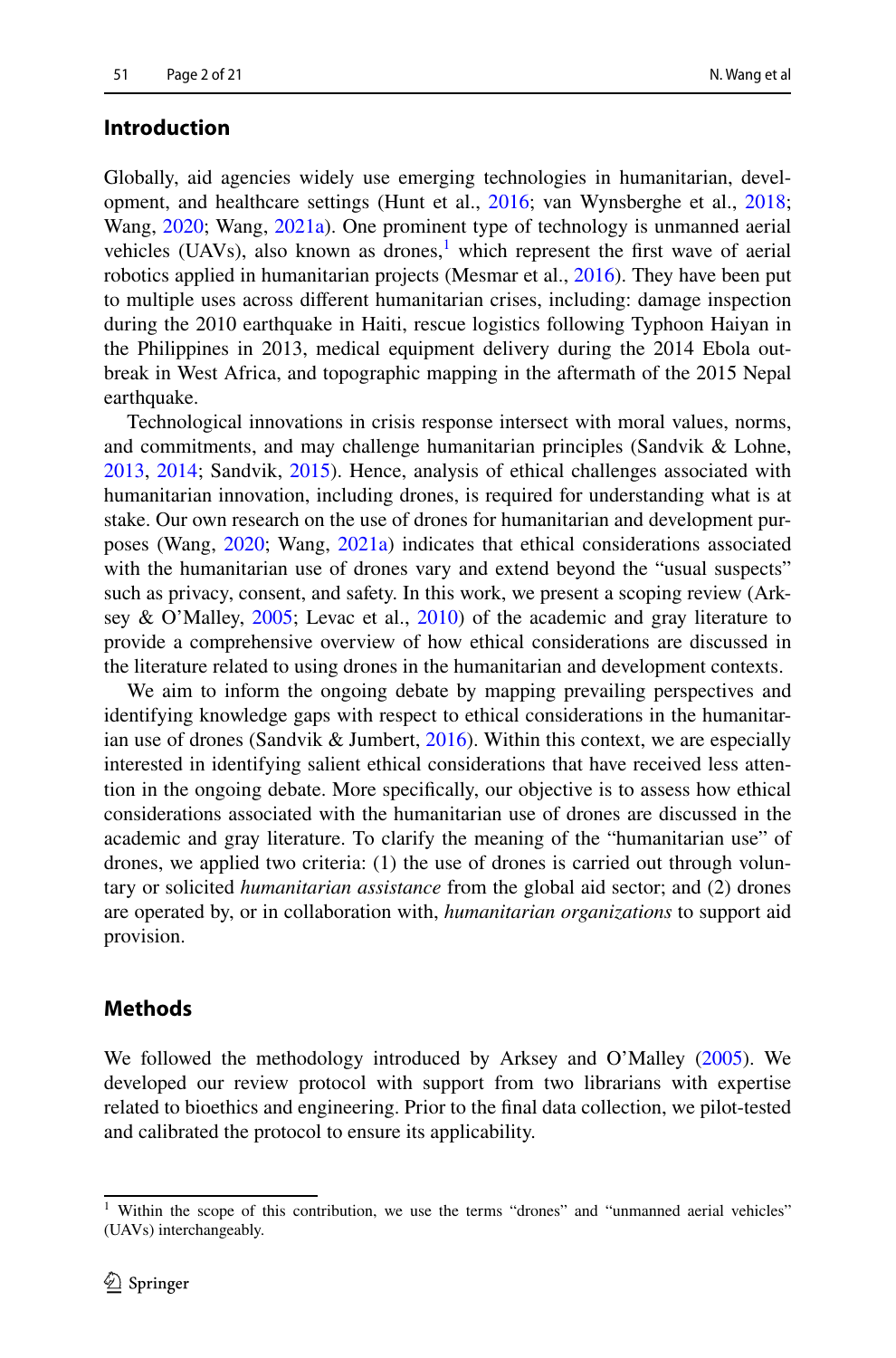#### **Research Question and Search Terms**

The question guiding our scoping review was, "What is known about the ethical considerations associated with the humanitarian use of drones?" The three central notions in our review, therefore, are "drones," "humanitarian use," and "ethical considerations," and are defned as follows:

The term "**drones**" refers to UAVs that are, in most cases, electrically powered aircraft of small size with limited fight range and duration. They fy above the ground (semi-)autonomously within or beyond a pilot's visual line of sight (Floreano & Wood, [2015](#page-18-2)). There are various types of drones in terms of mechanical structures, such as fxed-wing, rotary-wing, and multi-copters (Christen et al., [2018\)](#page-18-3). Most drones used in the humanitarian context are fxed-wing or multi-copters below 30 kg. Generally, such small drones have a number of remarkable socio-economic impacts. For instance, images collected by drones can fll a gap between expensive, weather-dependent, and low-resolution images provided by satellites, or car-based images limited to human-level perspectives and the accessibility of roads (Floreano & Wood, [2015](#page-18-2)). Thanks to their high versality and easy maneuverability, small drones have been rapidly deployed and steadily scaled up on a wide spectrum of civilian applications over the last decade (Wang, [2021a,](#page-20-2) [2021b\)](#page-20-3).

By "**humanitarian use**," we refer to the deployment of drones by humanitarian actors<sup>[2](#page-2-0)</sup> in three situations: (1) *acute humanitarian crisis* settings, including relief eforts during emergencies arising from events such as natural disasters, epidemic outbreaks, or mass population displacement<sup>3</sup>; (2) *immediate post-crisis settings*, including post-disaster recovery and reconstruction eforts for populations afected by an ongoing or recent humanitarian crisis; and (3) *long-term crisis-resilience or development settings*, including activities related to medical commodity delivery or health supply chain management after a crisis to strengthen resilience and mitigate risks. As such, we excluded both the use of surveillance drones in armed conficts (e.g., for detecting war crimes), and other types of civilian use of drones (e.g., for recreational, journalistic, agricultural, construction, or public safety purposes) from our review. The exclusion criteria in Table [2](#page-3-0) clarify the diferences between the humanitarian use of drones and military or civilian uses.

Finally, with respect to "**ethical considerations**," we concentrate on the ethical ramifcations of drones used in the above-specifed settings. We retained articles if they included implicit or explicit discussions about the humanitarian use of drones as either being consistent with, or infringing upon, moral values, responsibilities, or obligations considered important by the authors.

<span id="page-2-0"></span> $2$  By "humanitarian actor," we refer to governmental, non-governmental or private organizations, agencies and inter-agency networks that enable national or international humanitarian assistance to be channeled to locations and populations in need of relief efforts or aid supplies.

<span id="page-2-1"></span><sup>&</sup>lt;sup>3</sup> In our review, we regard emergencies resulting from armed conflicts, which require relief work from aid organizations, as humanitarian crises. However, we did not focus on armed conficts themselves, during which drones may be used as weapons or as peacekeeping intervention measures. See Table [2](#page-3-0) for exclusion criteria.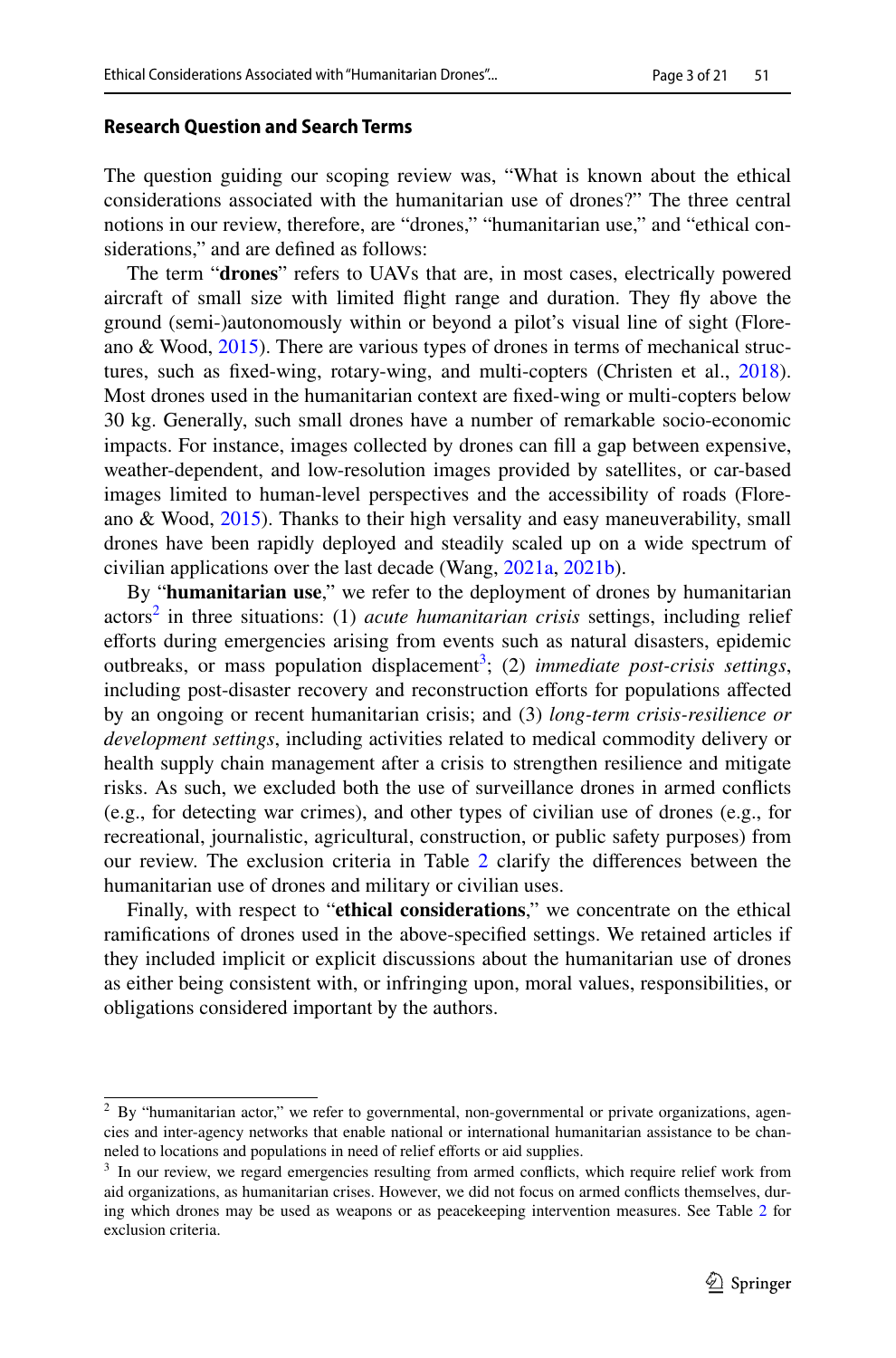| Central notion         | Search string                                                                                      |
|------------------------|----------------------------------------------------------------------------------------------------|
| Drones                 | Drone* OR "unmanned aerial vehicle*" OR<br>"unmanned aerial system*" OR "UAV*" OR<br>" $IIAS$ *"   |
| Humanitarian use       | Humanitarian* OR emergenc* OR "aid" OR "disas-<br>ter" OR "rescue" OR "relief" OR "first response" |
| Ethical considerations | Ethic* OR "moral" OR "legal" OR regulat* OR social                                                 |

<span id="page-3-1"></span>

| <b>Table 1</b> Search strings used in the database searches |
|-------------------------------------------------------------|
|                                                             |

We removed the terms "remotely piloted aircraft" (RPA) and "remotely-piloted aircraft system" (RPAS) from the search string based on the testing results for a number of reasons, including the fact that they mostly yielded military applications of drones, which we deliberately excluded from our review (see Criterion D in Table 2).

<span id="page-3-0"></span>

| Table 2 Exclusion criteria for article screening |  |
|--------------------------------------------------|--|
|--------------------------------------------------|--|

| Central notion         | Exclusion criteria (A-K)<br>A. "Drone" is mentioned, but the article is clearly out of scope (e.g., about<br>insects, neuroscience, molecular biology, non-flying robotic systems, etc.)<br>B. The focus is on purely technological aspects of drones and drone technology<br>(e.g., sensors, flight control, flight planning, etc.)                                                                                                                                                                                                         |  |
|------------------------|----------------------------------------------------------------------------------------------------------------------------------------------------------------------------------------------------------------------------------------------------------------------------------------------------------------------------------------------------------------------------------------------------------------------------------------------------------------------------------------------------------------------------------------------|--|
| Drones                 |                                                                                                                                                                                                                                                                                                                                                                                                                                                                                                                                              |  |
| Humanitarian use       | C. "Humanitarian" is mentioned as a keyword, but the article itself does not<br>discuss humanitarian responses<br>D. The focus is on the military use of drones (including the "war on terror")<br>E. The focus is on the civilian use of drones, with no focus on the humanitar-<br>ian context (e.g., farming, environmental damage, infrastructure surveillance,<br>$etc.$ )<br>F. The focus is on regulatory issues of civilian drones, with no focus on the<br>humanitarian context (e.g., airspace integration, standardization, etc.) |  |
| Ethical considerations | G. "Ethics" is mentioned as a keyword, but the article does not discuss ethical<br>issues in a substantive manner<br>H. The article discusses ethical matters on information or robotic technology in<br>general, but not specifically in relation to drones                                                                                                                                                                                                                                                                                 |  |
| Technical criteria     | I. No abstract is available for further assessment (relevant for the first round of<br>screening)<br>J. No full text is available for further assessment (relevant for the second round<br>of screening)<br>K. Other technical criteria (e.g., text is too short, full text is not in English, etc.)                                                                                                                                                                                                                                         |  |

#### **Identifying Relevant Studies**

Aligned with this general understanding of the three central notions, we tested diferent combinations of primary search terms, starting with a set of more extensive keywords. We then included secondary and tertiary search terms to assess their impact on the search results, using the approach of the systematic inclusion of single terms. Table [1](#page-3-1) shows the resulting search strings using the "AND" function. We adapted the use of these strings to the specifcities of the selected databases.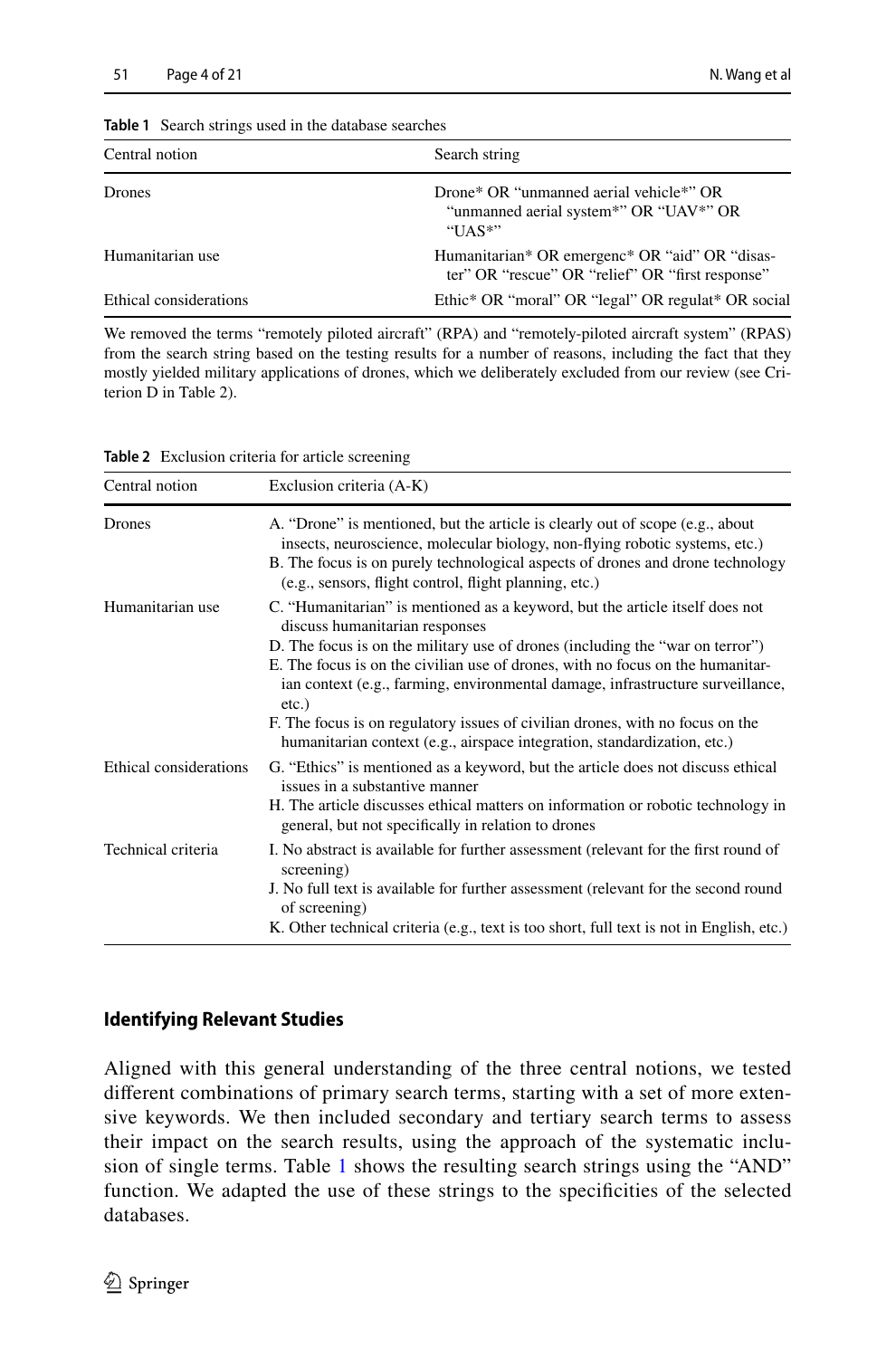To keep the literature search meaningful and manageable, we designed a set of parameters to help refne the search (Gough et al., [2012\)](#page-18-4). We searched for articles, books and book chapters, and conference proceedings, as well as gray literature including policy documents, reviews, blog posts, and media reports of a minimal size. We excluded abstracts related solely to conference presentations, book reviews, PhD dissertations, and brief news releases. We calibrated the exclusion criteria in Table [2](#page-3-0) through pilot testing.

We only included publications in English, primarily because it is the only common language in which all researchers involved are profcient. We set the search to begin in 2000 since the frst use of drones for disaster relief purposes was reported in 2005 during the response to Hurricane Katrina (Greenwood et al., [2020\)](#page-18-5). Further, existing literature reviews on drones, as well as our own preliminary database search, indicated that almost no papers referring to drones were published before 2000 (Christen et al., [2018\)](#page-18-3).

We used a multi-stage screening strategy involving both inductive screening via search engine and associated websites, as well as deductive identifcation of relevant articles in academic databases. We searched three academic databases: *Google*  Scholar,<sup>[4](#page-4-0)</sup> Scopus,<sup>[5](#page-4-1)</sup> and *Web of Science*.<sup>[6](#page-4-2)</sup> Our pilot test pointed to the need to adapt the search strategy in *Google Scholar* due to the high volume of search results, a consequence of the fact that the search logic in *Google Scholar* is full-text and, in addition, reveals citations of relevant texts.

In order to identify gray literature, we performed an exploratory search using the *Google* search engine and targeted website searches on 31 websites of relevant humanitarian organizations. In addition, existing resources known to the authors, as well as ad hoc advice from our project partners, served as a further source to pinpoint relevant publications. Lastly, we subjected all papers included in the fnal dataset to snowballing (i.e., we screened the reference sections of the papers to identify additional relevant articles).

#### **Selection of Articles**

We conducted the search, selection, and snowballing between April and July 2020. Figure [1](#page-5-0) presents the process using a diagram modifed from the Preferred Reporting Items for Systematic Reviews and Meta-Analyses (PRISMA) framework (Liberati et al., [2009\)](#page-18-6). We included the full list of retained articles as supplementary information.

For the database searches of **academic literature** in *Scopus* and *Web of Science*, we merged the results and removed duplicates. In *Google Scholar*, we employed a refned search string that excluded the terms "confict" and "war."

<span id="page-4-0"></span><sup>4</sup> Google Scholar: <https://scholar.google.com/>.

<span id="page-4-1"></span><sup>5</sup> Scopus (Elsevier's abstract and citation database): [https://www.scopus.com/search/form.uri?display=](https://www.scopus.com/search/form.uri?display=basic) [basic](https://www.scopus.com/search/form.uri?display=basic).

<span id="page-4-2"></span><sup>&</sup>lt;sup>6</sup> Web of Science (a citation database provided by Clarivate Analytics): [https://apps.webofknowledge.](https://apps.webofknowledge.com/WOS_GeneralSearch_input.do?product=WOS&search_mode=GeneralSearch) [com/WOS\\_GeneralSearch\\_input.do?product=WOS&search\\_mode=GeneralSearch.](https://apps.webofknowledge.com/WOS_GeneralSearch_input.do?product=WOS&search_mode=GeneralSearch)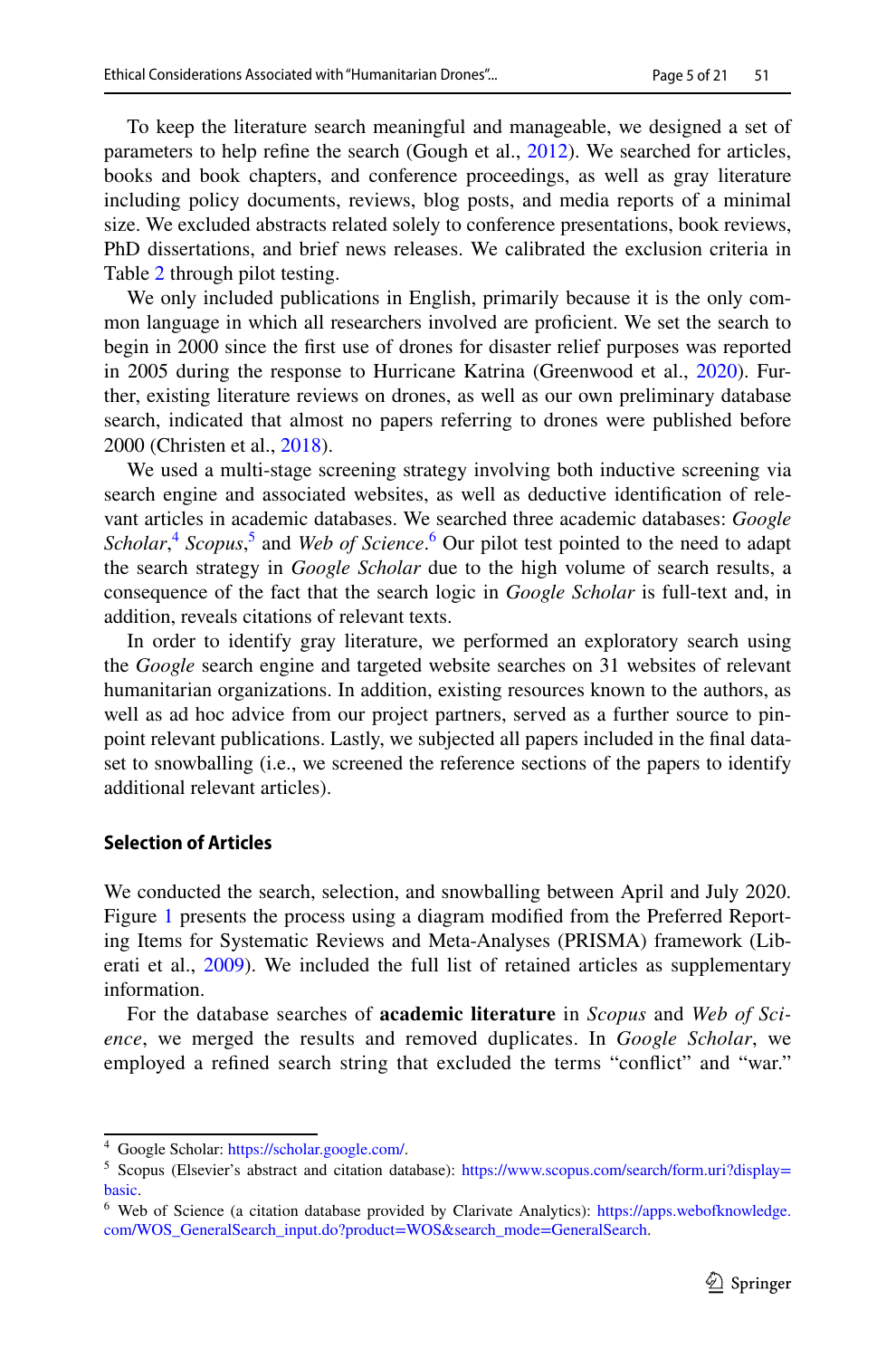

<span id="page-5-0"></span>Fig. 1 PRISMA flow chart outlining the search and selection process

Additionally, we merged the frst 100 entries in Google Scholar (sorted by "relevance") yielded by the original search string with this set. We then merged all three sets and removed duplicates.

For the exploratory Google searches to identify **gray literature**, the frst and second authors checked the frst 100 search results independently (corresponding to Google #1 and Google #2 in Fig. [1\)](#page-5-0). We merged and discussed fndings where only one person had chosen the entry. The first author then performed targeted website searching, and the results were added to the fnal dataset. All three authors contributed to the inclusion of relevant sentinel articles sourced from existing knowledge (corresponding to Targeted Search and Known Resources in Fig. [1](#page-5-0)).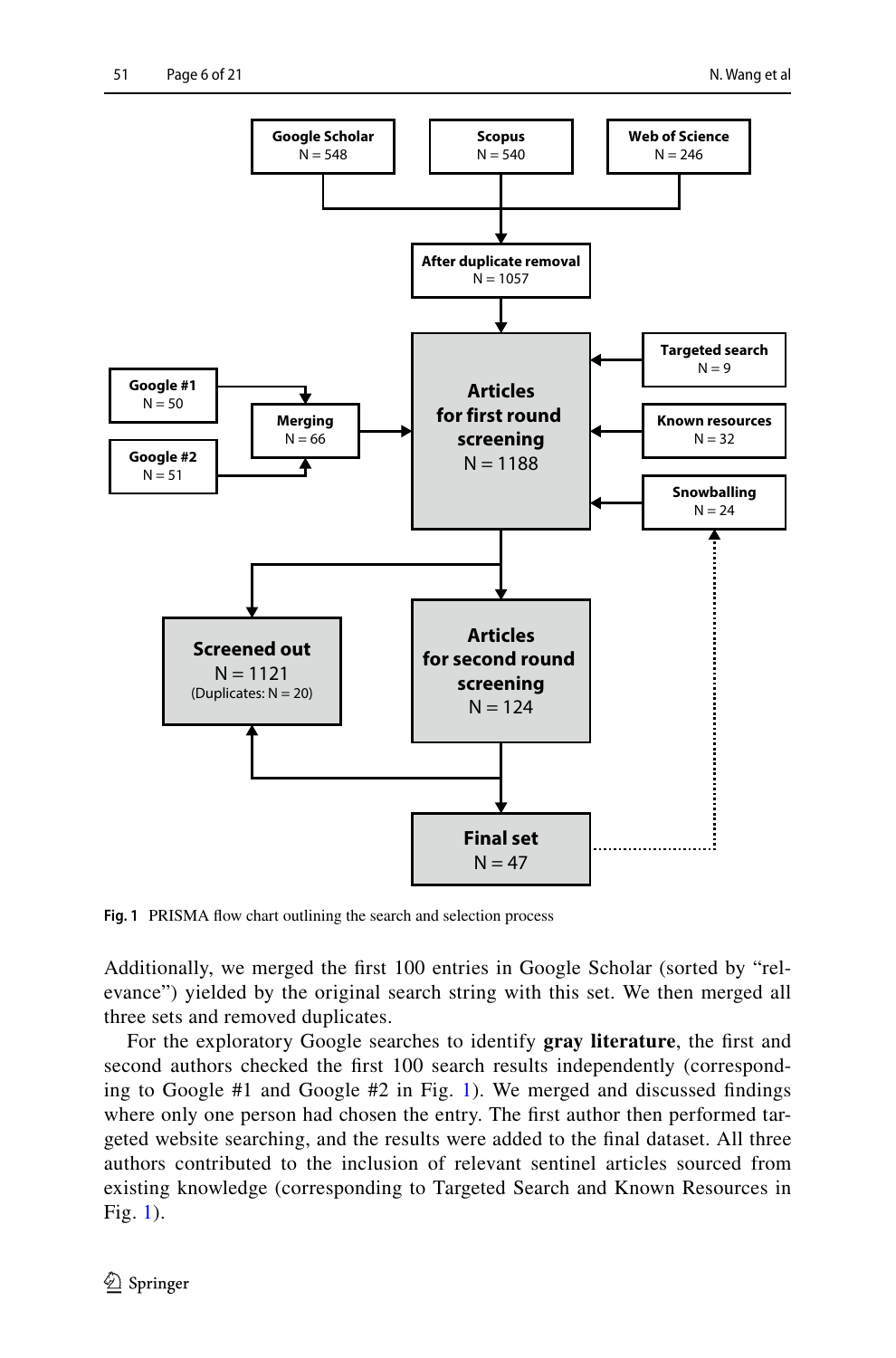Using the exclusion criteria outlined in Table [2](#page-3-0), the frst and second authors independently conducted a **frst round of screening** of all articles (from both the academic and gray literature) retained based on title and abstract. The aim of the screening was to classify each paper either as eligible for full-text screening, or to attribute it to one of the eight exclusion criteria. We discussed cases of conficting assessments until reaching a consensus. In the frst round of screening, the frst and second author identifed and removed an additional 20 duplicates.

The frst author performed the **second round of screening** on the full texts of all publications that passed the frst round. The frst author excluded articles if they were unavailable in full-text, or if the full text was not in English, except for the abstract (see the technical exclusion criteria I, J, and K in Table [2](#page-3-0)). Finally, the frst author performed snowballing on all articles included after the screenings in an iterative manner. The second author provided a second opinion whenever there was uncertainty about whether to include an article in the fnal set, and/or regarding the exclusion criteria.

#### **Charting and Analyzing the Data**

We extracted data from the fnal selection of articles using a data extraction table, organized around the following headings:

- (1) *Bibliometric information*: publication date, author afliation, and sources of articles.
- (2) *Contextual information*: drone use case, the type of crisis, the location of drone use, and the humanitarian organization(s) involved.
- (3) *Substantive information*: theories used related to ethics, and the conclusions drawn by the authors.

To identify ethical considerations, we employed a conventional **content analysis** approach whereby researchers develop inductive categorizations of the matters of concern, as opposed to applying pre-conceived notions (Hsieh & Shannon, [2005\)](#page-18-7). We organized the content analysis based on an inductive, bottom-up identifcation of topical categories. To be comprehensive, we took an inclusive approach to interpreting "ethical considerations," taking into account references to legal and social aspects that have a close link to ethics (as presented by the respective authors of the selected articles). To generate the categories, the frst and second authors independently sketched and clustered into topics a list of descriptors taken from the text. They compared and merged the resulting classifcations into a single typology. The third author then provided feedback.

#### **Consultation**

Finally, the typology was discussed during two expert consultation workshops held on October 15, 2020. The participants included scholars with expertise in humanitarian studies, sociology, ethics, anthropology, and law, as well as practitioners from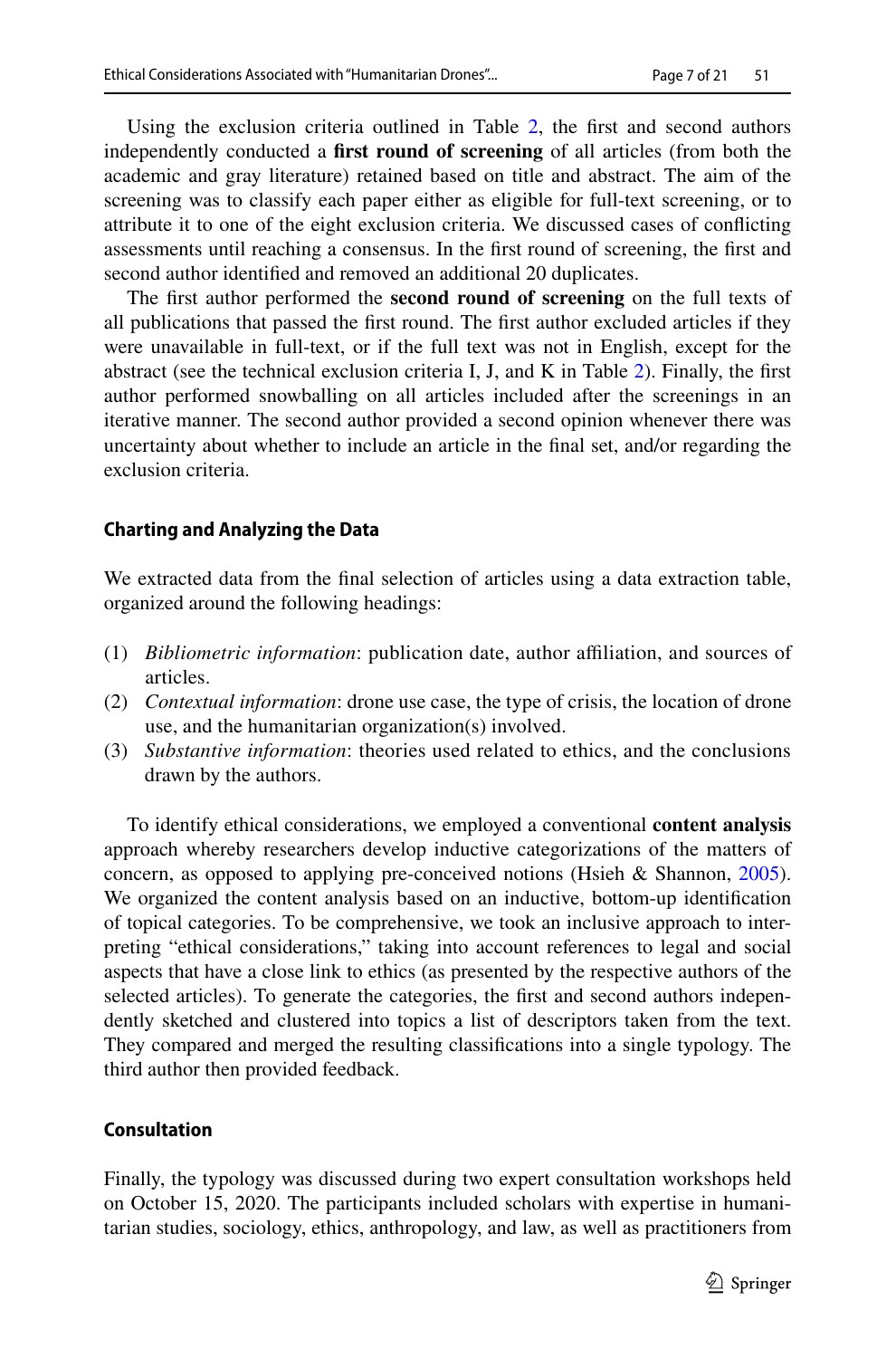

<span id="page-7-0"></span>**Fig. 2** The distribution of exclusion criteria

international humanitarian organizations and the drone industry. We incorporated feedback obtained from this consultation process into the revision of the typology.

### **Results**

Figure [1](#page-5-0) above indicates that a total of 1,188 articles were subjected to the first round of screening, yielding 124 papers to be analyzed in full-text. At the end of the selection process, we retained 47 articles as relevant to our study. Figure [2](#page-7-0) below depicts the frequency of exclusion criteria, refecting the broader scope of our search and selection process.

#### **Bibliometric Information**

The selected articles span from 2012 to 2020. We observed a relatively low rate of publication in the frst two years with one or two articles released annually, then a steady rise between 2014 and 2018, when 26 articles were published, with an average of fve articles per year. Notably, there is a signifcant rise in 2019 when 12 articles were published (including one article by the frst author), reaching the peak of knowledge production in the review period. In 2020, fve articles had already been published (including one related to the COVID-19 pandemic) by the cut-off date of our database search on April 24th. This trend of a growing discussion around the ethics of humanitarian drones indicates an expanding awareness of ethics among scholars and practitioners working in the feld, echoing the rise of the so-called "good drone" in the aid sector in recent years (Sandvik & Jumbert, [2016\)](#page-19-4).

While authors from six continents are represented in our dataset, a high concentration of knowledge production is seen in Europe and North America, with 21 and 18 articles published from each region, respectively. The remainder includes four from Asia (China, India, Malaysia, Singapore), two from Africa (Madagascar, Malawi), and one each from Oceania (Australia) and South America (Brazil).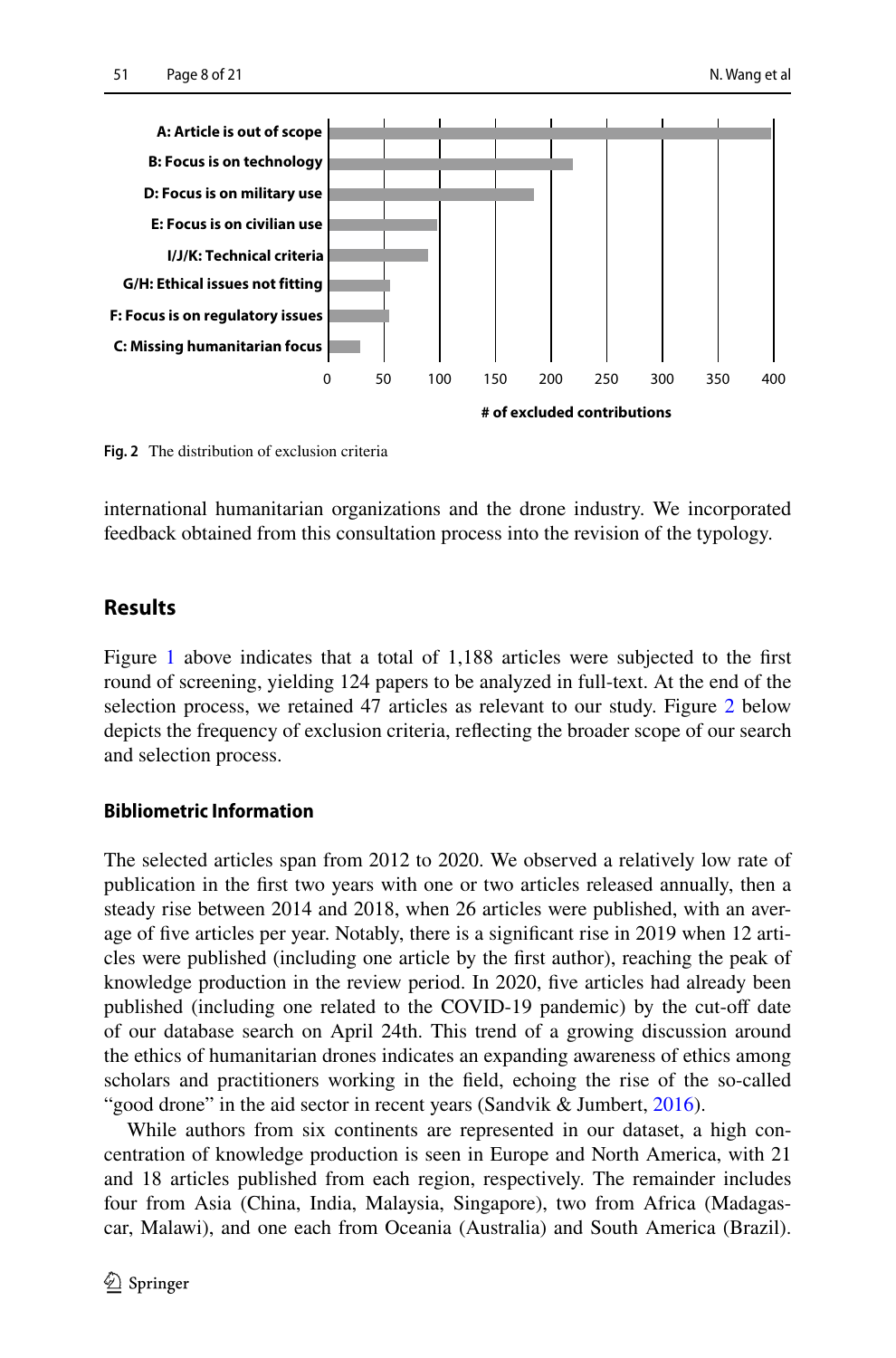Among the 21 articles from Europe, the frst authors of seven articles are based in Switzerland, all from outside academia; the frst authors of fve articles are based in Norway, all afliated with the same research institution. Of the 18 articles from North America, three are from Canada and 15 from the US, with the frst authors of nine articles afliated with academia and six with non-academic organizations. While the majority of our dataset comprises scholarly articles produced by authors afliated with academic institutions, the authors of 16 articles were afliated with organizations based in the UK, the US, Canada, Switzerland, and Malawi, including three United Nations (UN) organizations (International Civil Aviation Organization [ICAO], the UN Office for the Coordination of Humanitarian Affairs [OCHA], the UN Children's Emergency Fund [UNICEF]), one governmental organization (US Agency for International Development [USAID]), four non-governmental organizations (NGOs) (Swiss Foundation for Mine Action [FSD], FHI 360, WeRobotics, Sentinel Project), and three policy think tanks or similar organizations (Confict Dynamics International, New America, Trilateral Research).

The collected articles were published in journals linked to six areas of study and practice: 16 articles from humanitarian/development/aid, nine from international afairs/public policy, eight from medicine/public-health, seven from engineering, fve from ethics, and two from aviation. While the articles were predominantly published in social sciences and humanities journals, amounting to 30 in total, technical areas (ranging from engineering and aviation to medicine) are also important disciplinary areas. Additionally, fve articles are from ethics-oriented journals, of which four are at the intersection of ethics and engineering/robotics, and one between ethics and international affairs.

#### **Contextual Information**

Regarding the type of *drone use case*, there are 12 articles about imagery or mapping drones, ten about payload or cargo drones, six about both uses, and 19 that are unspecifed. Articles referring to mapping drones were mostly produced around the period of 2014–2016, with a relatively even distribution throughout these years. In contrast, articles referring to cargo drones are mostly not seen until 2017 with a peak in 2019, of which 70% are related to healthcare or health emergencies. Before 2017, there were only four articles (one/year in 2012, 2013, 2015, and 2016, respectively) about cargo drones, and all from scholars who cautioned about the subtle dynamics between military drones and humanitarian or disaster drones, especially when used in regions previously afected by armed confict.

In terms of *type of crisis*, 27 articles are unspecifed; of the 20 articles in which a crisis can be identifed, our dataset shows three main types: (1) medical emergencies, (2) healthcare, and (3) natural disasters, each representing 1/3 of the articles. One interesting use of drones in emergency situations is that of medical emergencies, such as snakebites or out-of-hospital cardiac arrest, where drones can be used to deliver anti-venom (AV) or an automated external defbrillator (AED). Moreover, epidemic or pandemic outbreaks, such as Ebola and COVID-19, present widescale medical emergencies, where drones have been deployed to facilitate relief work.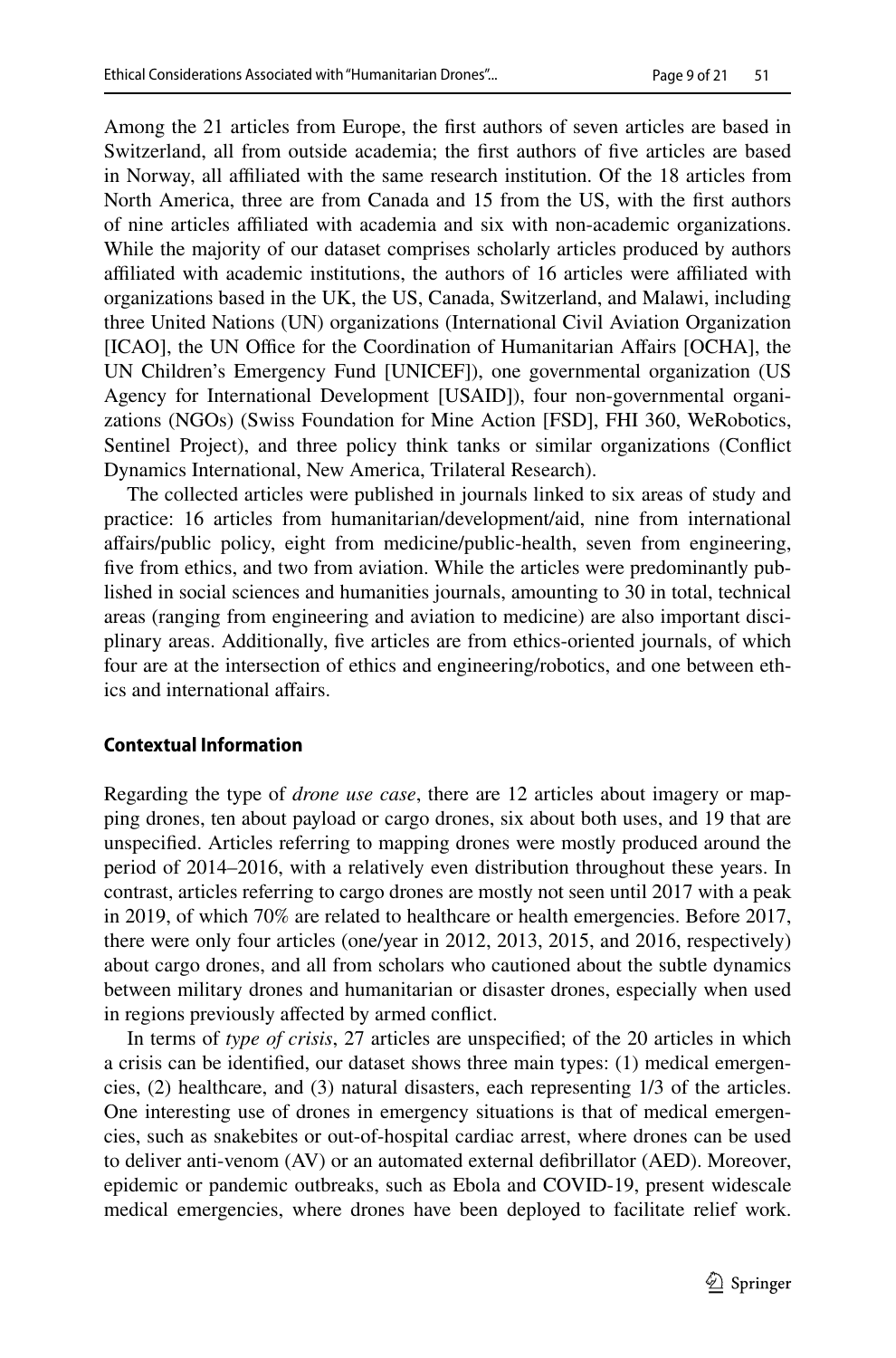However, since our primary focus is on the aid sector, which provides humanitarian relief work or development aid assistance, the medical emergency use of drones (related to AV and AEDs) is at the periphery of our research (although aid organizations do cover health emergencies during public health crises). Additionally, all seven articles about drones in natural disaster settings involve mapping drones, and all six articles about drones used in healthcare involve cargo drones.

With respect to *location of drone use*, 36 articles refer to unspecifed or various locations; of the 11 articles where locations can be identifed, fve refer to Africa, two to the Americas, one to Europe, and one each to Asia and Australia. Interestingly, all four articles in which drones were used in the Americas and Europe were published in 2019 and 2020, and the two articles where drones were used in Oceania were published in 2017 and 2019, whereas the fve articles in which drones were used in Africa were published somewhat evenly from 2014 onward. To some extent, this pattern refects a connection between the location and timeline of drone activities; Africa has been an area of high activity for drones from the start, while Oceania, Europe, and the Americas have seen increased drone activity related to broader humanitarian use more recently.

Finally, all but 14 articles identifed specifc *humanitarian organizations* that used drones in diferent capacities, such as technical assistance or actual deployment and operations. Among the identifed organizations, those mentioned more often than others were FSD, Médecins Sans Frontières (MSF, also known as Doctors Without Borders), the International Committee of the Red Cross (ICRC), OCHA, UNICEF, USAID, the World Food Programme (WFP), the World Health Organization (WHO), and the World Bank.

#### **Substantive Information**

An overwhelming majority of the articles do not include discussions of specifc theoretical approaches. Only eight articles refer to theories (including one article that mentions two theoretical approaches). Two articles are based on the "value sensitive design" (VSD) framework, and two articles show infuence of science and technology studies (STS) theories, such as the "actor network theory" (ANT) and the "diffusion of innovations." Three articles cite humanitarian principles, and two articles refer to theories of relational ethics and robot/artifcial intelligence (AI) ethics. Further, these eight articles are not just from academic sources, but also from a UN organization (UNICEF) and a think tank (Confict Dynamics International). They also represent diverse disciplines and continents, cover all use cases and crisis types, and employ diferent methodological approaches.

Regarding the *ethical theories* mentioned in these articles, some scholars (e.g., Cawthorne, van Wynsberghe & Comes) cited bioethics principles, including benefcence, non-malefcence, autonomy, justice, and dignity. Others (e.g., Bellievau, Meiches, Tatsidou et al.) made reference to humanitarian principles, including humanity, neutrality, impartiality, and independence. Some (e.g., Kerasidou et al., Matus & Ruytenbeek, Sandvik) also addressed specifc principles, such as informed consent, do no harm, and the equitable sharing of benefts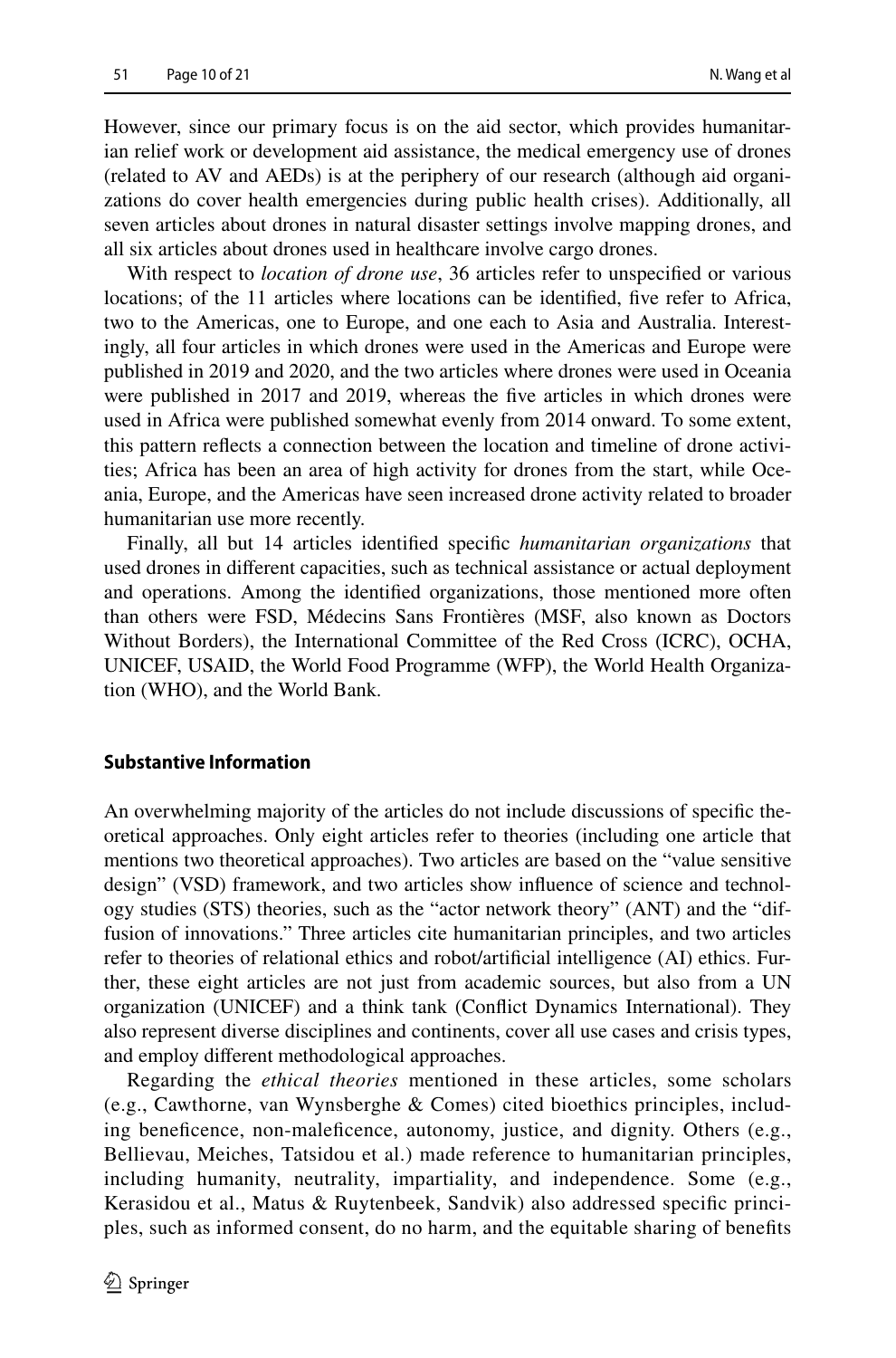(of commercial drone use). In addition, a few scholars referred to relational ethics (Matus & Ruytenbeek), robot/AI ethics principles (van Wynsberghe & Comes), and engineering ethics principles (e.g., Cawthorne & Cenci). Overall, there is a lack of theoretical grounding of the ethical concerns discussed in most articles*.*

#### **Summary of Ethical Considerations**

In sum, by using the conventional content analysis explained above and taking contextual and substantive information into account, we developed an initial typology inductively, which was then discussed and refned during the two expert consultation workshops. The revised typology suggests an overlap with the general ethical, legal, and social implications (ELSI) framework that is widely used for technology assessment work. In addition to the ethical considerations that emerged from the selected articles, we included legal considerations with respect mostly to regulation and governance, and social considerations, with a strong focus on the broader societal impacts of humanitarian innovation.

We acknowledge that this classifcation does not capture all subtleties associated with the richness and depth of ethical values such as "justice" or "respect," and thus cannot be considered comprehensive with regard to all aspects discussed in the selected articles, as well as during the consultation workshops. Nevertheless, we consider it appropriate and sufficient to map out where the relevant issues lie. The frst and second author independently identifed and evaluated the tertiary-level focuses. We discussed cases with conficting classifcations until reaching a consensus.

A more detailed analysis of the ethical considerations, outlined in Table [3,](#page-11-0) reveals the following major trends (indicated in Fig. [3](#page-12-0)). Overall, regarding **ethical considerations**, "harm" seems most prominent, followed by "justice" and "respect." Regarding "harm," discussions center primarily on ensuring physical safety, in addition to promoting public welfare and individual benefts for afected populations. With respect to "justice," issues tied to procedural justice are addressed less often compared to substantive justice, whereby the costefectiveness of drone operations and stakeholders' general responsibility are stressed. Concerning "respect," the community aspect is mentioned in relation to both acceptance and engagement, while the individual aspect sheds light on privacy and information security. As for **legal considerations**, the lack of airspace regulations appears to be a concern, alongside ambiguous or inadequate regulatory processes (e.g., bureaucracy hindering drone use). Finally, in terms of **social considerations**, public perception seems to be notably represented in the literature, alongside relations between humanitarian organizations and the drone industry, as well as the identity of humanitarian aid providers and aid organizations. In particular, issues linked to the efectiveness and accountability of humanitarian aid, and the reputational risks of the military origins of drones, appear to be causing the most concern.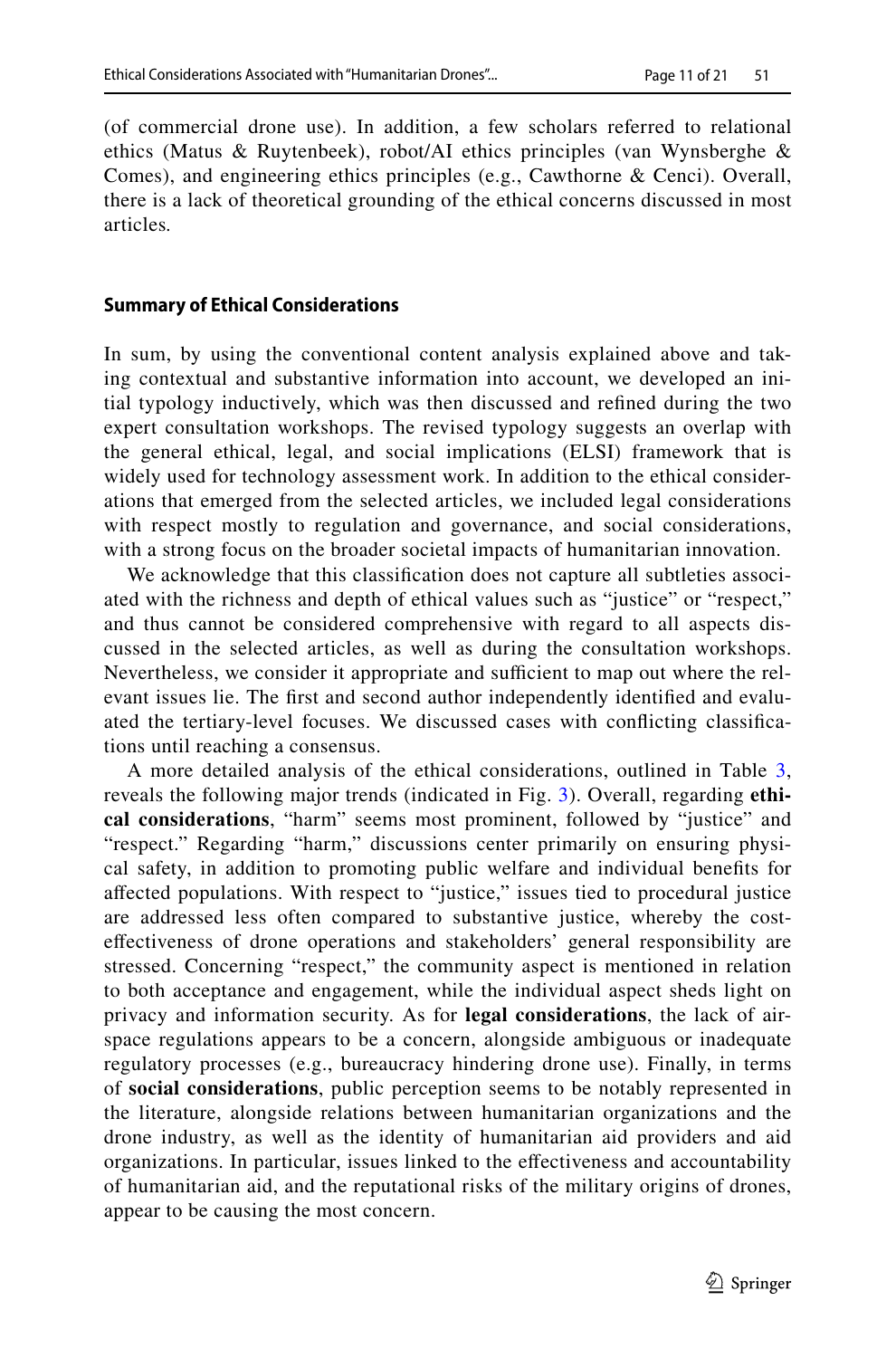| <b>Primary level</b>                                                                                                           | <b>Secondary level</b>                                                           | <b>Tertiary level</b>                                                                                                                                                                                                                                                                                                   |
|--------------------------------------------------------------------------------------------------------------------------------|----------------------------------------------------------------------------------|-------------------------------------------------------------------------------------------------------------------------------------------------------------------------------------------------------------------------------------------------------------------------------------------------------------------------|
| E<br>1st ethical<br>consideration:<br><b>Issues related to</b><br>harm/benefit                                                 | EH-1: Minimizing harm                                                            | EH-1-1 A focus on physical safety and the security of drone use (*although<br>data privacy violations are often also considered harmful, those aspects are<br>included in the "respect" category)                                                                                                                       |
|                                                                                                                                |                                                                                  | EH-1-2 A focus on the environmental impacts of drone use (both the natural<br>environment and public airspace)                                                                                                                                                                                                          |
|                                                                                                                                |                                                                                  | EH-1-3 A focus on compensating for harm (e.g., insurance or liability<br>questions), as well as behavior and the psychological impacts on the<br>beneficiaries (*technical conditions that enable compensation, such as drone<br>identification, are included in the "justice" category, focusing on<br>accountability) |
|                                                                                                                                | EH-2: Maximizing<br>welfare                                                      | EH-2-1 A focus on specific benefits (e.g., mapping, transportation, providing<br>specific services or goods, and the establishment of a knowledge base<br>through aerial information)                                                                                                                                   |
|                                                                                                                                |                                                                                  | EH-2-2 A focus on general public welfare (e.g., disaster management or<br>healthcare enhancement)                                                                                                                                                                                                                       |
|                                                                                                                                |                                                                                  | <b>EJ-1-1</b> A focus on the fair sharing of costs and benefits that the use of drones<br>may imply                                                                                                                                                                                                                     |
| E                                                                                                                              | EJ-1: Substantive justice                                                        | EJ-1-2 A focus on equitable access (e.g., to aid supply, clear skies, and other<br>resources)                                                                                                                                                                                                                           |
| 2nd ethical<br>consideration:                                                                                                  |                                                                                  | EJ-1-3 A focus on cost-effectiveness and/or opportunity costs related to the<br>use of drones                                                                                                                                                                                                                           |
| <b>Issues related to</b><br>justice                                                                                            | EJ-2: Procedural justice                                                         | EJ-2-1 A focus on stakeholder accountability and compliance (e.g.,<br>implementing measures of drone identification, geo-fencing, or no-fly zones)                                                                                                                                                                      |
|                                                                                                                                |                                                                                  | EJ-2-2 A focus on the general responsible use of drones (e.g., resisting<br>industry lobbying, adopting an integrated data management system, and<br>endorsing ethical operational guidelines)                                                                                                                          |
|                                                                                                                                | ER-1: Respect for<br>individuals                                                 | ER-1-1 A focus on the technical aspects of information security, such as<br>personal data management                                                                                                                                                                                                                    |
| E<br>3rd ethical<br>consideration:<br><b>Issues related to</b><br>respect for the<br>autonomy of<br>affected persons           |                                                                                  | <b>ER-1-2</b> A focus on general considerations of privacy (e.g., surveillance, the<br>right to information, the right to care, opt-in/opt-out issues, and chilling<br>effects)                                                                                                                                         |
|                                                                                                                                | ER-2: Respect for<br>communities                                                 | ER-2-1 A focus on active community engagement (e.g., community<br>sensitization and acceptance, as well as obtaining community permission or<br>informed consent)                                                                                                                                                       |
|                                                                                                                                |                                                                                  | <b>ER-2-2</b> A focus on broader forms of stakeholder engagement (e.g.,<br>collaboration with local stakeholders, need-interest-alignment in relation to<br>local communities, and local capacity building                                                                                                              |
| L                                                                                                                              | LC: Content gaps in<br>regulation                                                | LC-1 A focus on safety regulations                                                                                                                                                                                                                                                                                      |
| Legal                                                                                                                          |                                                                                  | LC-2 A focus on airspace integration regulations                                                                                                                                                                                                                                                                        |
| considerations:<br><b>Issues related to</b><br>regulation and<br>governance                                                    | LP: The procedural<br>dysfunction of regulation                                  | LC-3 A focus on data protection regulations<br>LP-1 A focus on inadequate or ambiguous regulatory process (e.g.,<br>bureaucratic obstacles or a lack of administrative procedures)                                                                                                                                      |
|                                                                                                                                |                                                                                  | LP-2 A focus on undefined regulatory authorities, such as who does what<br>and at what levels                                                                                                                                                                                                                           |
|                                                                                                                                | SP: Public perception of<br>humanitarian aid and the<br>aid sector               | SP-1 A focus on effectiveness, accountability, transparency, and trust in<br>humanitarian aid                                                                                                                                                                                                                           |
|                                                                                                                                |                                                                                  | SP-2 A focus on reputational risks due to military origins, as well as the dual<br>use or misuse of drones                                                                                                                                                                                                              |
| S<br>Social<br>considerations:<br><b>Issues related to</b><br>the broader<br>societal impacts<br>of humanitarian<br>innovation |                                                                                  | SP-3 A focus on the consistency of drone use with humanitarian principles,<br>such as humanity or impartiality                                                                                                                                                                                                          |
|                                                                                                                                | SR: Relations between<br>humanitarian<br>organizations and the<br>drone industry | SR-1 A focus on the power (im)balance between humanitarian organizations<br>and the drone industry                                                                                                                                                                                                                      |
|                                                                                                                                |                                                                                  | SR-2 A focus on using drones through "in-house capacity" vs. "external<br>service providers," as well as related responsibilities                                                                                                                                                                                       |
|                                                                                                                                | SI: Identity of<br>humanitarian aid<br>providers and aid<br>organizations        | SI-1 A focus on "bunkerization" and the impacts of technology on aid<br>providers and recipients, such as alienation or distancing from the affected<br>populations                                                                                                                                                     |
|                                                                                                                                |                                                                                  | SI-2 A focus on "solutionism" in aid provision, such as the mentality of<br>using technology to fix problems faced by the humanitarian and aid sector                                                                                                                                                                   |
|                                                                                                                                |                                                                                  | SI-3 A focus on the "turn to innovation" in the aid sector, such as the essence<br>of humanitarian aid, as well as the system changes involved                                                                                                                                                                          |

<span id="page-11-0"></span>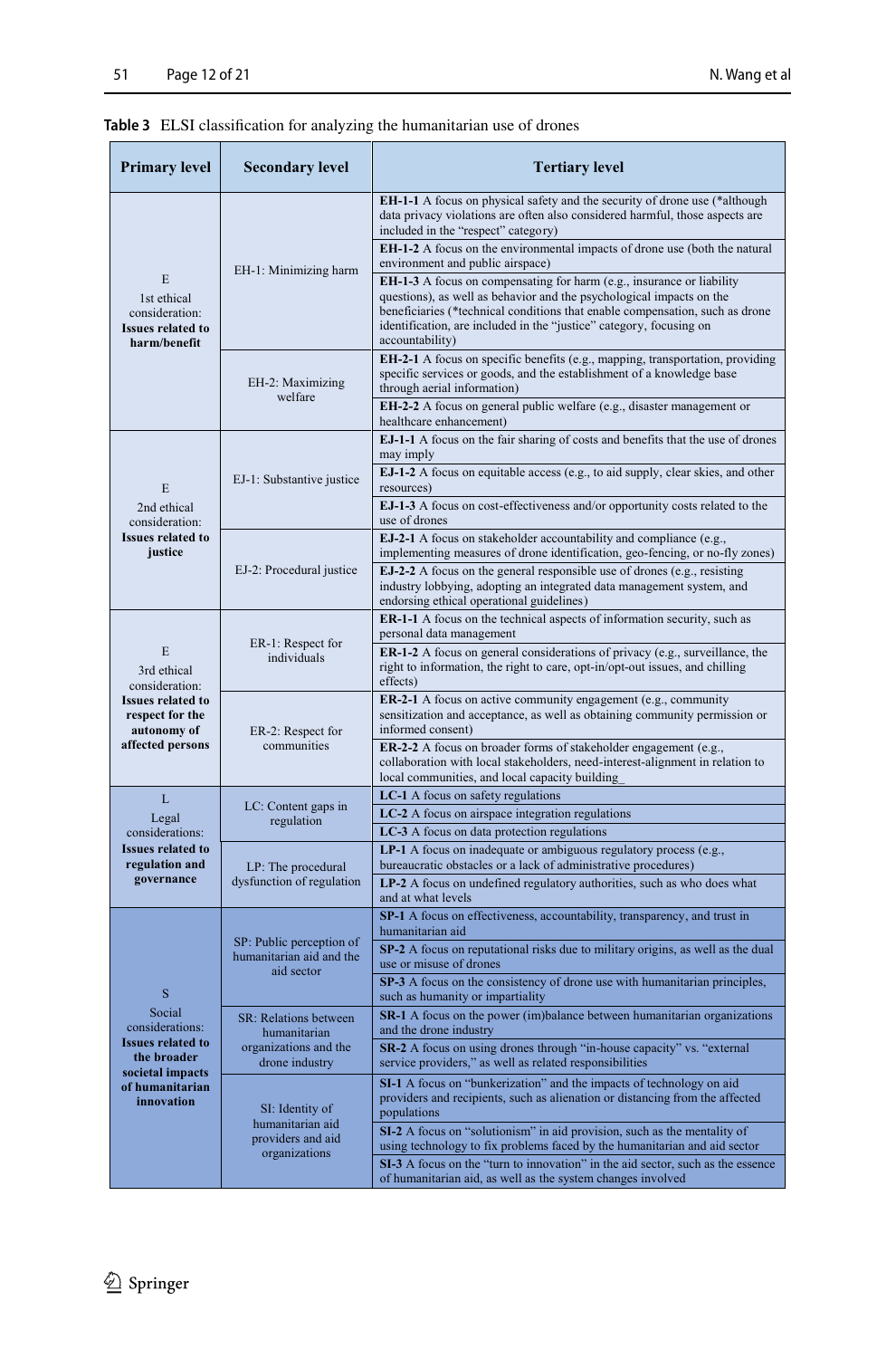

<span id="page-12-0"></span>**Fig. 3** The distribution of ethical, legal, and social considerations

### **Discussion**

The growing trend of increased publications on humanitarian drone use and ethics refects the increased emphasis on humanitarian innovation (Sandvik et al., [2017;](#page-19-5) Scott-Smith, [2016\)](#page-19-6) and its ethical implications (Betts & Bloom, [2014](#page-17-1); Sheather et al., [2016\)](#page-19-7), as well as the broader context of rising use of drone technology across diverse sectors (Eichleay et al., [2016](#page-18-8); OCHA, 2014; Soesilo et al., [2016;](#page-19-8) Wang, [2019](#page-20-4), [2020,](#page-20-1) [2021a,](#page-20-2) [2021b](#page-20-3)). The bibliometric analysis of the collected articles indicated a strong growth in articles published across the review's timespan, with the greatest number of articles released in 2019, the last complete year included. Based on this trend, and as suggested by publications early in 2020, we anticipate that this trend will continue, especially as interest in drone use appears to be strong in the humanitarian sector (Foundation for Responsible Martins, Lavallée, & Silkoset [2020](#page-19-9); Knoblauch et al., [2019](#page-18-9); Robotics, 2018; Tatsidou et al., [2019;](#page-19-10) USAID, [2017a,](#page-19-11) [2017b](#page-19-12); Wang, [2020,](#page-20-1) [2021a](#page-20-2)).

A further feature that may propel this trend is that evolving regulatory environments in many countries are becoming increasingly receptive to drone use (Mauluka, [2019](#page-19-13); Washington, [2018\)](#page-20-5). Regulatory approaches to drones are also likely to have contributed to another fnding from the review: where the location of drone use was specifed in the articles, it was most often located in Africa. Although the number of articles identifying a specifc location is relatively small, this fnding is suggestive of the unfurling regulatory dynamics between regions. Compared to more recent and gradual relaxation of the regulatory atmosphere in some settings in Europe and North America, many African countries have presented more regulatory openness for drone use, as well as the development of initiatives, such as a drone testing corridor in Malawi in collaboration with UNICEF, facilitating logistical arrangements for other organizations for fight testing in a safe environment (UNICEF, [2017](#page-19-14)). This reality points to an additional concern related to the use of drones in humanitarian settings: They may offer an ideal testing environment for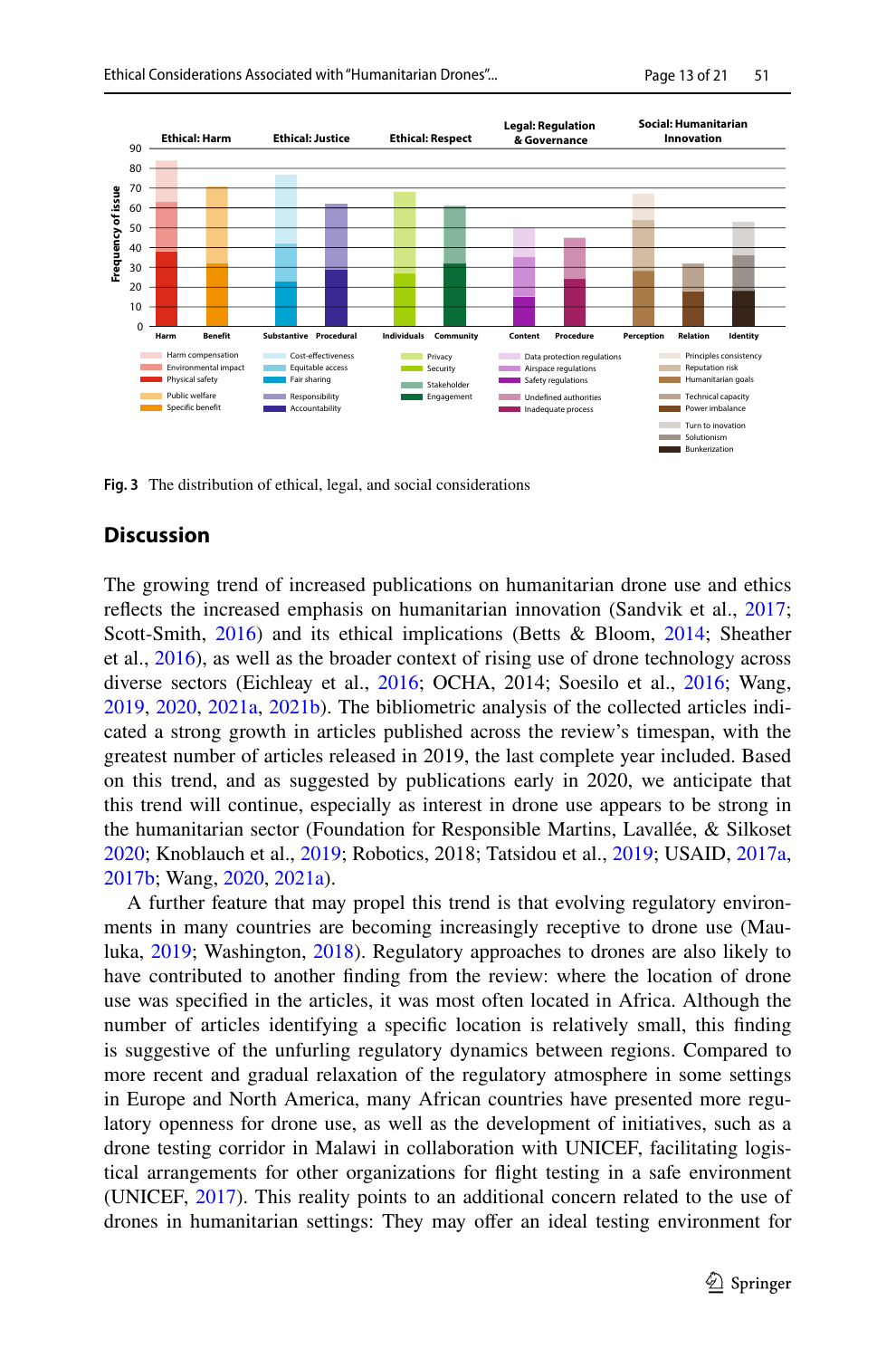commercial technologies that would not be possible in other settings, and which will make possible their deployment elsewhere in non-emergency and more lucrative markets (Sandvik et al., [2017](#page-19-5)). An open question remains about whether the interest of private companies in humanitarian drones will wane once these new markets open up, with implications for the sustainability of initiatives and the shared benefts of these programs.

As refected in our review, the area of focus for discussing humanitarian drone use has also evolved. At the start of our review period, more discussion was occurring around the use of mapping drones, a technology that was beginning to be more widely applied and commercialized in the early 2010s. In the middle period of our review, discussion of cargo drones became more prominent. Even within discourse on cargo drones, there was a shift of emphasis over time: The focus moved from ethical concerns over the intersection of military and humanitarian drone usage to a focus on the implications (e.g., privacy, risk of harm) of using cargo drones for healthcare applications, such as delivering medical supplies or transporting biological samples. The latter development is linked to the emergence of the notion and regime of the "good drone." Several scholars of humanitarian technologies have critically appraised the good drone paradigm (Choi-Fitzpatrick, [2014;](#page-18-10) Raymond, [2012;](#page-19-15) Sandvik, [2015\)](#page-19-3), who have expressed concerns associated with this shift, including the underlying motivations that have propelled it forward, and especially concerns for what this reframing might obscure, including the commercial, public surveillance, and perhaps military implications of humanitarian drone technology development. It is possible that the ethical considerations of cargo drone use will evolve over time if there is a shift away from humanitarian organizations partnering with small companies to develop humanitarian drone delivery programs, and toward the use of commercial drone delivery as these services become available in diferent locales. While similar technologies might be used, such a transition would reshape issues related to data management and security, control, and responsibility.

With the increasing output of articles on this topic, authorship of these sources has remained primarily with individuals based in Europe and North America, and who are commonly affiliated with academia, large international NGOs and, to a lesser extent, think tanks. This distribution is likely broadly refective of authorship in the realm of humanitarian innovation, and humanitarian action more generally. For example, in their review of research related to disasters in low- and middle-income countries, Roy, Thakkar and Shah found that over 75% of the authors of these papers were from high-income nations (2011). Authorship patterns and publication sources also show the cross-disciplinary nature of this topic. Publications appear in a wide range of venues, such as academic journals in felds like humanitarian studies, engineering, healthcare, and ethics. Also consistent with these intersections, and with broader interest in ELSI related to emergent technologies, there appears to be particular engagement with this topic from social scientists and ethicists working in a range of domains, including STS, engineering and science ethics, and humanitarian studies. Interdisciplinary perspectives provide novel insights into the debate; for instance, van Wynsberghe and Comes ([2020\)](#page-19-16) proposed that analysis based on humanitarian principles (mostly answering questions about aid provision) should be complemented by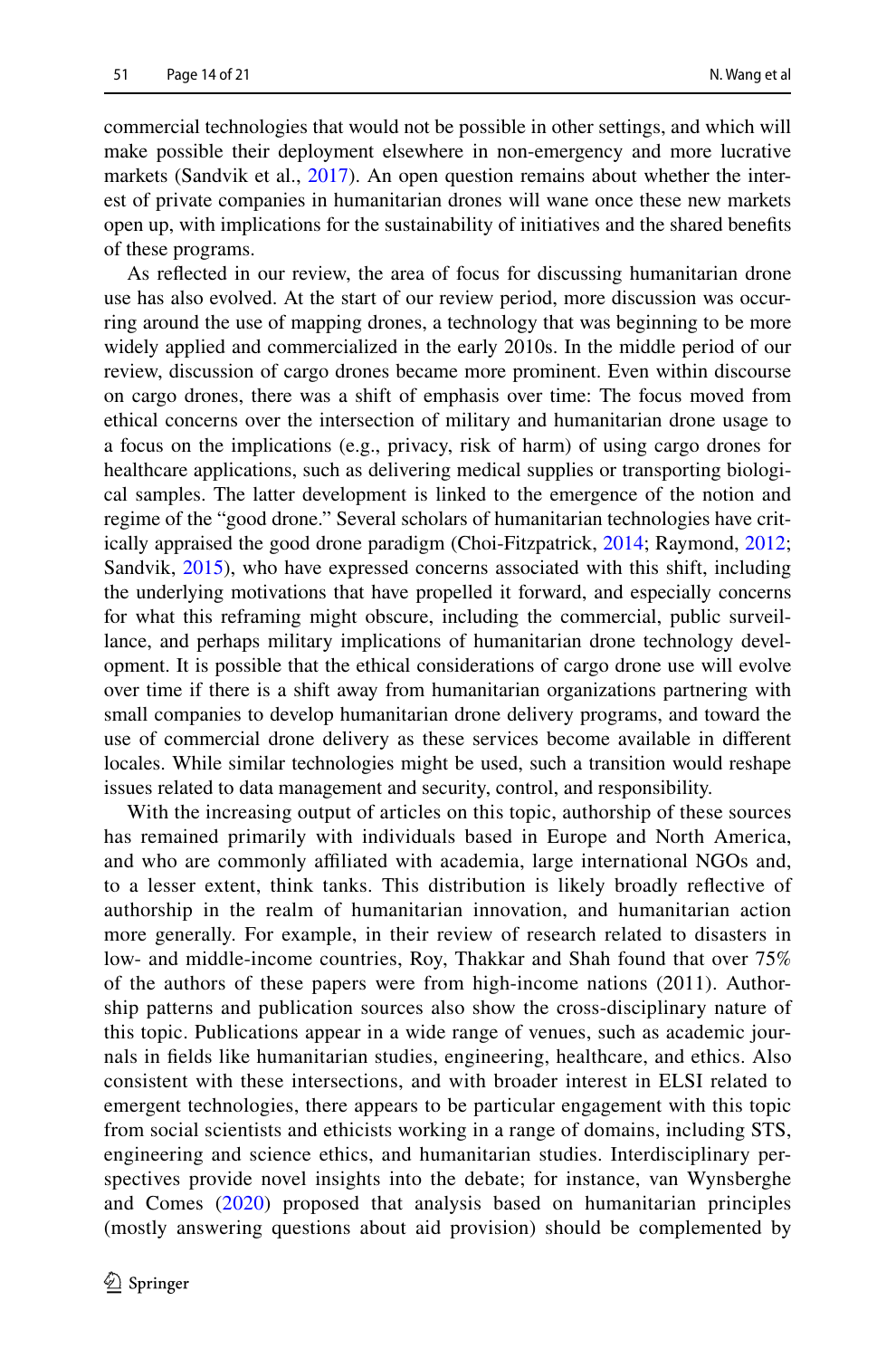a technology-oriented approach (namely robot ethics) to enrich discussions on humanitarian drone ethics. However, we noted a relative paucity of the use of theories to guide exploration of ethical considerations related to humanitarian drones. In future research on this topic, closer engagement with diverse theoretical frameworks and approaches could help to enrich the ethical investigation of these technologies (Sherman, [1999\)](#page-19-17).

Through an inductive process, we identifed a set of ethical considerations related to humanitarian drone use, with three main areas of emphasis: (1) optimizing harmbeneft trade-ofs, (2) upholding justice, and (3) respecting autonomy. In addition, we identifed considerations tied to internal and external perceptions of humanitarians and humanitarian action, as well as for regulatory and legal aspects of drone use. Broadly, the three main ethical considerations that we identifed refect core ethical concerns pinpointed in spheres such as research ethics (Belmont, 1979). Each of the three ethical considerations has two or three dimensions, which allowed us to further clarify areas of focus in the literature. For example, under the category of justice, we distinguished substantive issues of distributive and social justice from concerns related to procedural justice, such as transparency and accountability in decision-making. Across all these categories, there is a strong focus on communitylevel considerations, as well as for individuals. Such distinctions are refected, for example, in discussions on harms and benefts, where either may accrue at an individual level (e.g., privacy concerns) or at a collective level (e.g., the shared benefts of mapping a landslide area). These two levels are most prominent in relation to the demonstration of respect toward individuals and communities. Respect for individuals may manifest in practices such as seeking a person's consent, whereas community engagement activities indicate respect for the broader group of people afected by the use of a drone in a particular locality.

It is interesting to consider our typology of ethical considerations in relation to articulations of principles for humanitarian innovation. An infuential example of humanitarian innovation principles is those that were developed during a joint Humanitarian Innovation Project and World Humanitarian Summit (HIP-WHS) Oxford Workshop in 2015. The principles include: being guided by a humanitarian purpose, being committed to non-maleficence (do no harm), justice (in terms of equity and fairness regarding benefts, costs and risks), accountability, the provider/recipient relationship being the primary relationship of concern, upholding autonomy (expressed as promoting the rights, dignity, and capabilities of the recipient population), and experimentation (i.e., that piloting and trials be carried out in line with international research ethics standards). These seven principles correspond well with the ethical considerations identifed in our review. Concerns for maximizing beneft and minimizing risk are refected in the emphasis on humanitarian purpose and a "do no harm" approach. The Oxford principles include both justice as a substantive concern for the distribution of benefts, risks, and harm, as well as the procedural justice concern for accountability. Likewise, respect is stressed in terms of highlighting relationships between providers and recipients of assistance, and the expectation that all innovations be aimed at advancing the rights, dignity, and capabilities of the populations afected by crises. Finally, attention to experimentation and norms of research ethics can be linked to the legal/regulatory dimensions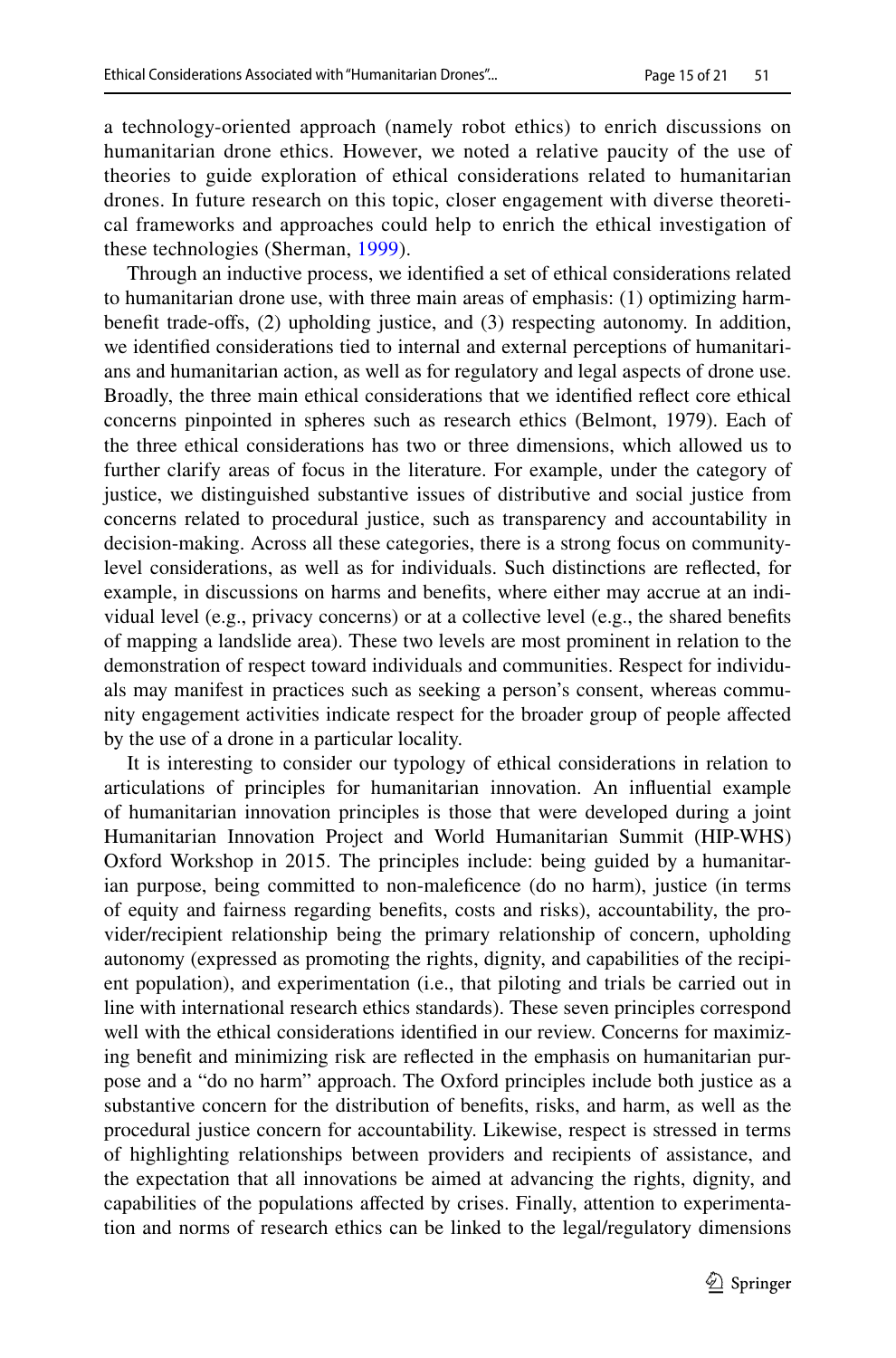of drone usage in that both point to questions of due oversight and structures of governance.

Across the collected articles, legal considerations mostly emerged in relation to the regulatory and governance aspects, including a lack of specifc types of regulation (most prominently concerning safety and airspace management), or inadequate processes that made the use of humanitarian drones less efective (e.g., due to bureaucratic hurdles). This points to a certain ambivalence with respect to the oft repeated claim that less strict drone regulation can be an advantage for promoting drone use in crisis settings. The collected articles suggest that a lack of legislation can also create uncertainty and a perceived risk of arbitrary decisions on the part of local authorities.

The fnal component of our classifcation structure relates to perceptions of humanitarian actors. This includes both concern for perceptions of humanitarians from the perspective of the communities they aim to serve, most starkly when there is a concern that associations with the military use of drones may lead to confusion about the roles and goals of humanitarian actors. This risk also applies beyond armed confict settings to the broader uses of drones for counter-terrorism purposes (Eckenwiler et al., [2015\)](#page-18-11). In these ways, concerns may arise around credibility, security, and access, as well as perceptions of neutrality. The review also points to the ways that technology infuences the relationship between humanitarian providers and populations afected by crises, and how this could lead to technological distancing between them. It is instructive to note that the HIP-WHS Oxford principles [\(2015](#page-18-12)) cited earlier specifcally emphasize the importance of user-driven and participatory approaches for humanitarian innovation. These approaches are also important in settings where drones are being introduced, potentially guarding against both of these concerns (Wang, [2020,](#page-20-1) [2021a](#page-20-2)). Moreover, participatory approaches may be very valuable when developing new ethics guidelines for humanitarian drone use, including engaging diverse stakeholders involved in and afected by these activities (Wang et. al., forthcoming).

#### **Limitations**

The rigor of the review was supported by steps including consultation with academic librarians, refnements to the protocol based on pilot searches, blinded searching and selection of articles by two reviewers, and two expert consultation workshops to receive feedback on provisional fndings. We also acknowledge several limitations associated with this review. First, it was challenging to create boundary defnitions for the concept of "humanitarian use" and to operationalize this concept in our search and selection process. We adopted a more inclusive approach to this concept by including healthcare uses of drones in low-resource health system contexts. Second, regarding our search for the concept of "ethical considerations," we used broad terms related to ethics and morality. As a result, we may not have identifed papers focused on specifc ethical considerations (e.g., issues of justice) if they were not indexed in relation to these broader categories; while our search identifed considerations tied to regulations and perceptions of humanitarian action, texts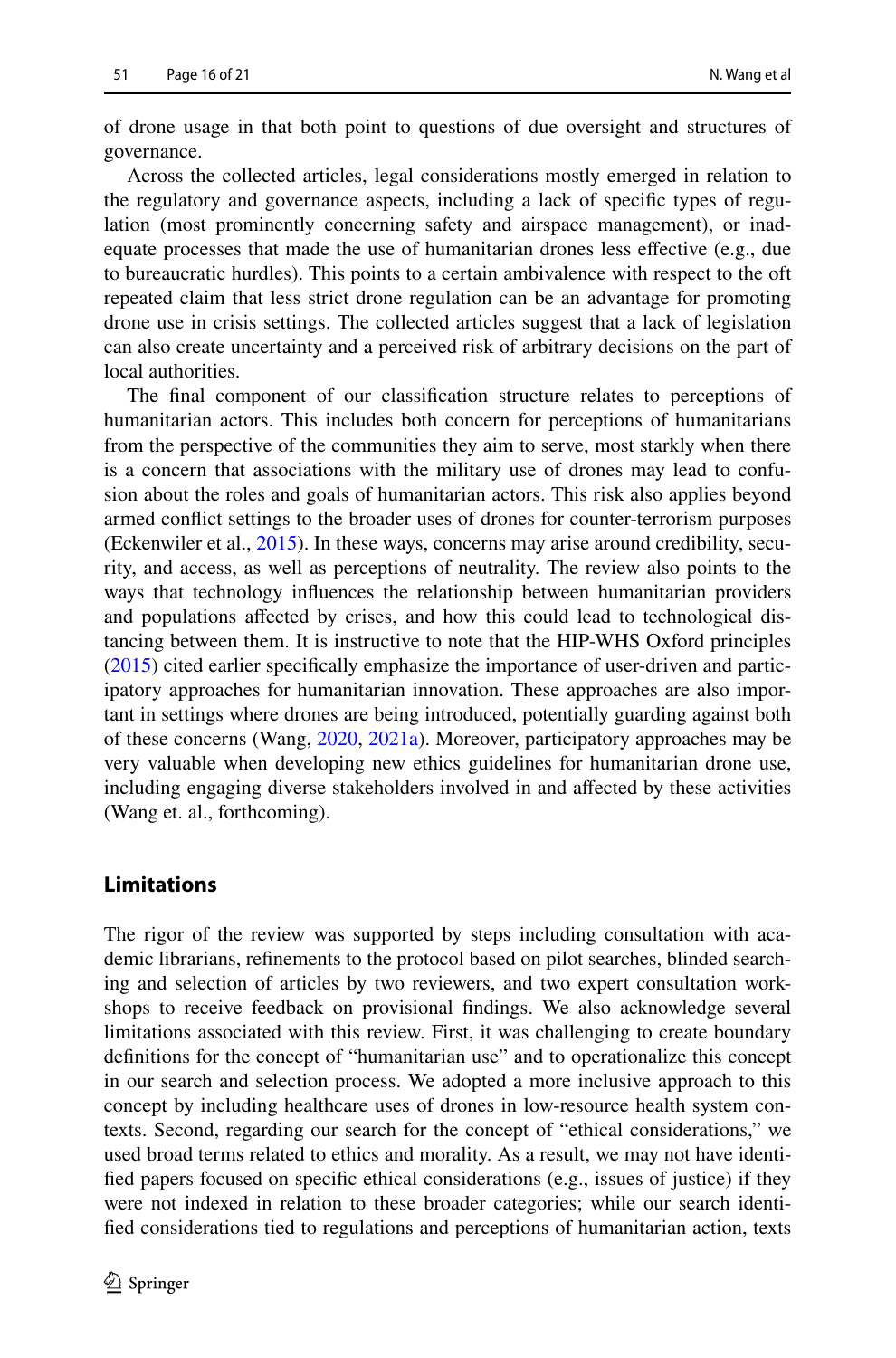centered on legal or social considerations without explicitly addressing ethics would not have been identifed through our search strategy. The third limitation relates to carrying out a comprehensive review of gray literature sources. This is particularly challenging in the humanitarian sector given the extensiveness of gray literature in this domain. We identifed and conducted targeted searches of 31 organizational websites; we also carried out general web searches, but it is likely that we failed to identify some relevant gray literature sources through this process. The fnal limitation is that we restricted our search to sources written in English. While over 90% of the articles pinpointed during the pilot search were in English, it is likely that additional relevant articles were published in other languages, but were not identifed based on this search parameter.

## **Conclusion**

"Humanitarian drones" have been increasingly used to support relief and reconstruction eforts in situations of disasters, epidemics, and population displacement, or to overcome structural barriers to healthcare delivery in low-resource settings. This scoping review presents a portrait of the expanding literature from 2012 through early 2020 related to the humanitarian use of drones, and how ethical considerations are understood and conceptualized across academic and gray literature sources. While pointing to key areas of ethical discussion related to humanitarian drone use, our review also shows that there are competing visions for the ethical implications of humanitarian drones across and within diferent crisis settings, and how these issues can best be addressed by diferent stakeholders. Our fndings can also be situated within the rise of the humanitarian innovation movement, which emerged just prior to the time period of this review (HIF-ALNAP, [2019](#page-18-13)), and which has led to a growing and diverse literature in its own right, including many papers that critically examine ethical issues associated with innovative practices, processes and products, as well as eforts to develop ethics guidelines for innovation projects. Our fndings shed light on what explicit and implicit ethical values are present, and how these values are being articulated and interpreted in the existing academic and gray literature. In addition to deepening understanding of ethics and humanitarian drones, our review can contribute to orienting work on the ethics of humanitarian innovation, including the development of frameworks and ethics guidelines that are value-sensitive and context-specifc.

**Acknowledgements** In developing the ideas presented in this paper, the authors received insightful feedback from Ms. Genevieve Gore and Ms. Tara Mawhinney (McGill University, Canada), to whom we are immensely indebted. We are also grateful to all participants who attended our consultation workshops, including Ms. Dominika Bednarova (Medair, Switzerland), Dr. Thomas Burri (University of St. Gallen, Switzerland), Dr. Gloria Gonzalez Fuster (Free University of Brussels, Belgium), Dr. Elysée Nouvet (Western University, Canada), Mr. Louis Potter (MSF Innovation Unit, Sweden), Dr. John Pringle (McGill University, Canada), Dr. Andreas Alois Reis (World Health Organization, Switzerland), and Dr. Sara de la Rosa (RUAG, Switzerland), whose constructive feedback helped us improve the manuscript, and without whom this scoping review would not have been as comprehensive. We finally thank Dr. Heather Collister for her general editorial assistance, Dr. Daniel Drewniak (University of Zurich,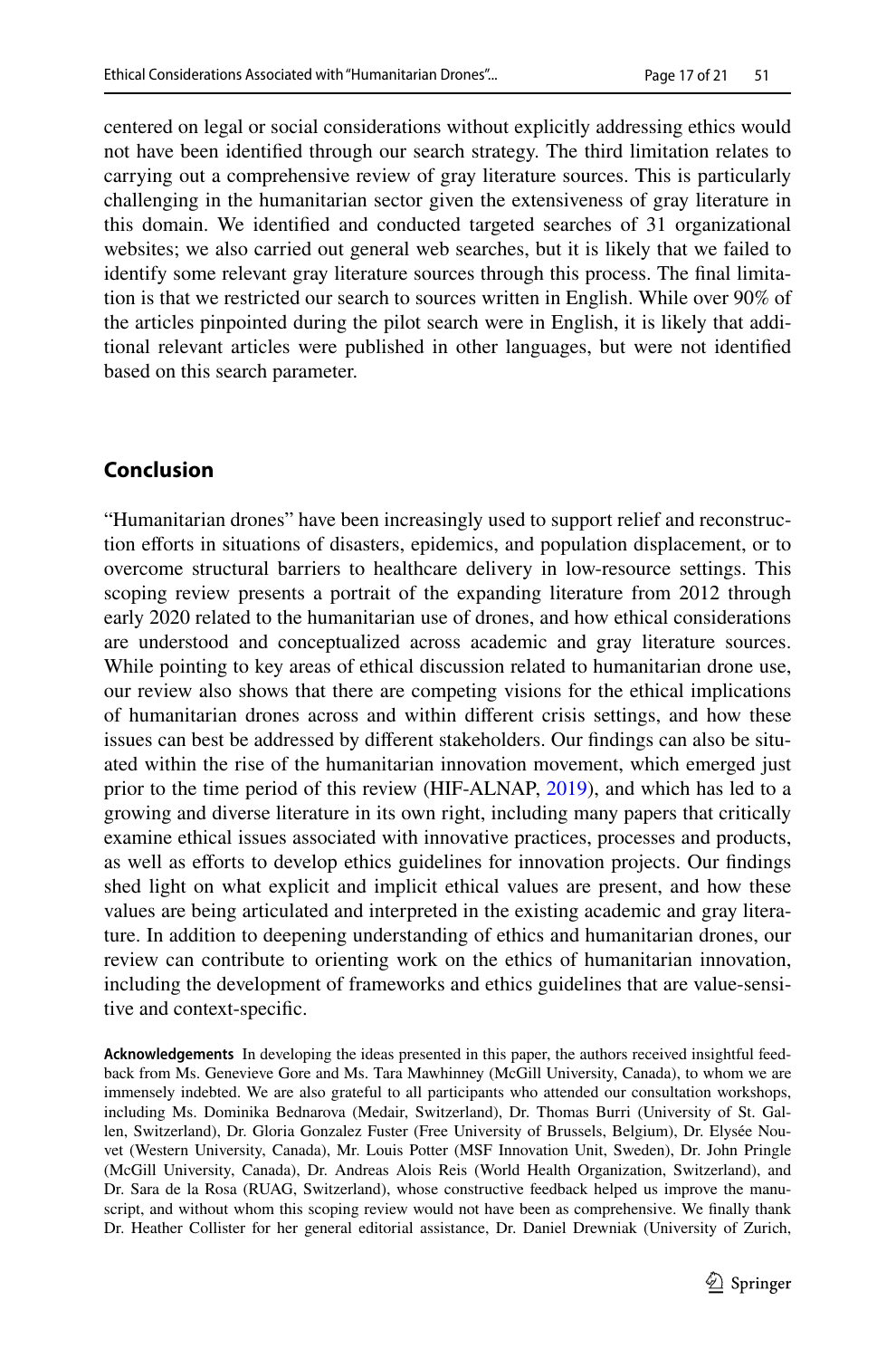Switzerland) for providing valuable comments to the review protocol, and Dr. Pei-Hua Huang for helping with the pilot-testing of the protocol.

**Authors' contributions** All authors contributed to the review's conception and design. NW and MC carried out the database searches, article selection, and analysis. MH provided feedback as the analysis was being conducted. All authors wrote sections of the manuscript, and provided substantive input on other sections. All authors read and approved the fnal manuscript.

**Funding** Open Access funding provided by Universität Zürich. This research is supported by a grant from the Swiss Network for International Studies (SNIS), and a grant from the Swiss National Science Foundation (SNSF), who generously funded our research project "*Value Sensitive Humanitarian Innovation (VSHI): Integrating Values in the Humanitarian Use of Drones*".

**Data Availability** Yes.

**Code availability** Not Applicable.

#### **Declarations**

**Conficts of interest** The authors have no conficts of interest to declare that are relevant to the content of this article.

**Open Access** This article is licensed under a Creative Commons Attribution 4.0 International License, which permits use, sharing, adaptation, distribution and reproduction in any medium or format, as long as you give appropriate credit to the original author(s) and the source, provide a link to the Creative Commons licence, and indicate if changes were made. The images or other third party material in this article are included in the article's Creative Commons licence, unless indicated otherwise in a credit line to the material. If material is not included in the article's Creative Commons licence and your intended use is not permitted by statutory regulation or exceeds the permitted use, you will need to obtain permission directly from the copyright holder. To view a copy of this licence, visit [http://creativecommons.org/licen](http://creativecommons.org/licenses/by/4.0/) [ses/by/4.0/](http://creativecommons.org/licenses/by/4.0/).

### **References**

- <span id="page-17-0"></span>Arksey, H., & O'Malley, L. (2005). Scoping studies: Towards a methodological framework. *International Journal of Social Research Methodology, 8*(1), 19–32. [https://doi.org/10.1080/136455703200011](https://doi.org/10.1080/1364557032000119616) [9616](https://doi.org/10.1080/1364557032000119616)
- Balasingam, M. (2017). Drones in medicine The rise of the machines. *The International Journal of Clinical Practice, 71*(9), e12989. <https://doi.org/10.1111/ijcp.12989>
- Belliveau, J. (2016). Humanitarian access and technology: Opportunities and applications. *Procedia Engineering, 159*, 300–306. <https://doi.org/10.1016/j.proeng.2016.08.182>
- <span id="page-17-1"></span>Betts, A., & Bloom, L. (2014). Humanitarian innovation: The State of the Art. OCHA. [https://www.uno](https://www.unocha.org/sites/unocha/files/Humanitarian)[cha.org/sites/unocha/fles/Humanitarian](https://www.unocha.org/sites/unocha/files/Humanitarian) Innovation The State of the Art\_0.pdf. Accessed December 7, 2020.
- Bhatt, K., Pourmand, A., & Sikka, N. (2018). Targeted applications of unmanned aerial vehicles (drones) in telemedicine. *Telemedicine and E-Health, 24*(11), 833–838. [https://doi.org/10.1089/tmj.2017.](https://doi.org/10.1089/tmj.2017.0289) [0289](https://doi.org/10.1089/tmj.2017.0289)
- Cawthorne, D. (2019). From HealthDrone to FrugalDrone: Value-sensitive design of a blood sample transportation drone. *2019 IEEE International Symposium on Technology and Society (ISTAS), Medford MA, USA,* 1–7. [https://doi.org/10.1109/ISTAS48451.2019.8938019.](https://doi.org/10.1109/ISTAS48451.2019.8938019)
- Cawthorne, D., & Cenci, A. (2019). Value sensitive design of a humanitarian cargo drone. *2019 International Conference on Unmanned Aircraft Systems (ICUAS), Atlanta, GA, USA*, 1117–1125. [https://](https://doi.org/10.1109/ICUAS.2019.8797940) [doi.org/10.1109/ICUAS.2019.8797940.](https://doi.org/10.1109/ICUAS.2019.8797940)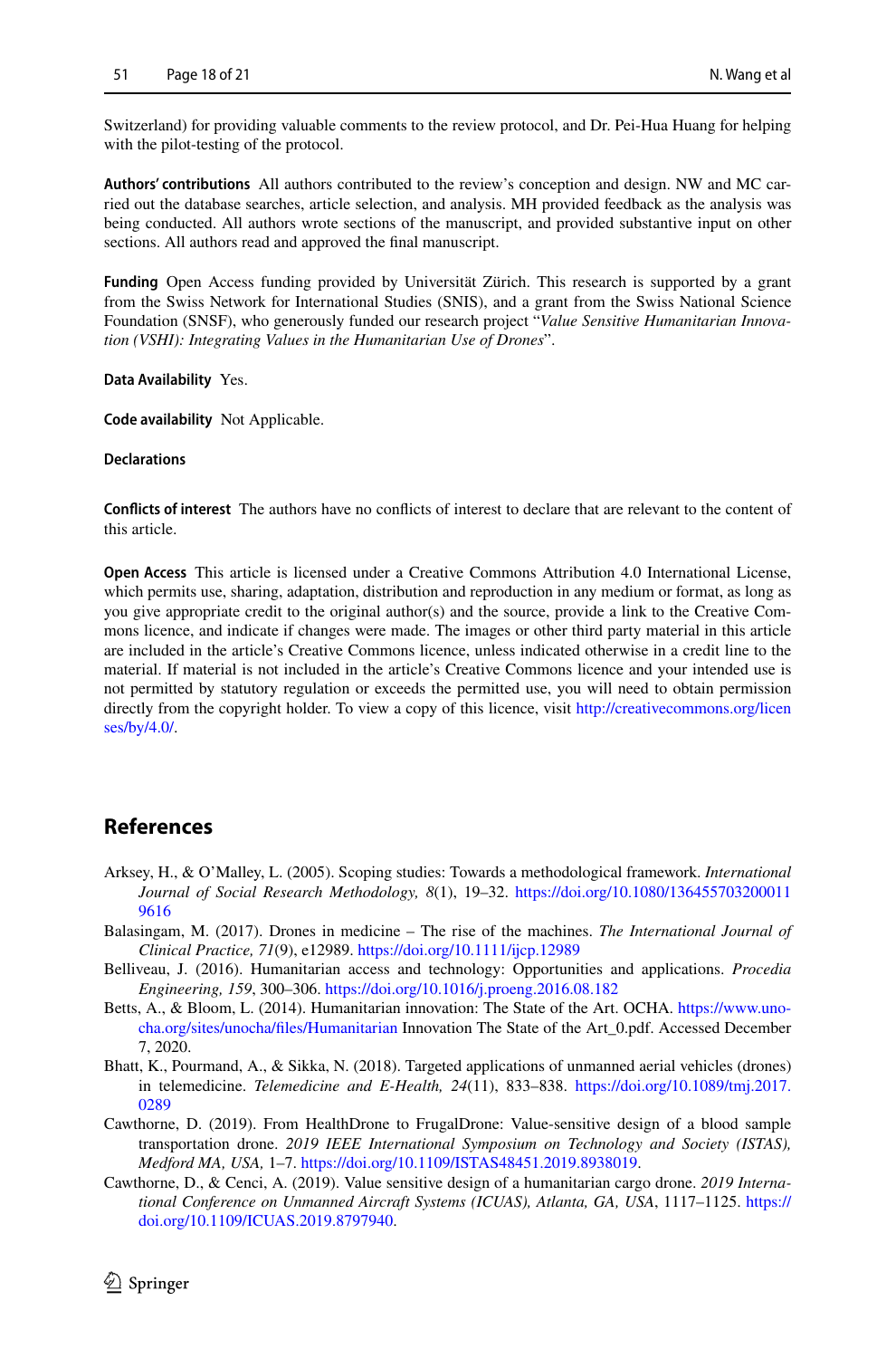- <span id="page-18-10"></span>Choi-Fitzpatrick, A. (2014). Drones for good: Technological innovations, social movements, and the state. *Journal of International Afairs, 68*(1), 19–36. <https://www.jstor.org/stable/24461704>. Accessed December 7, 2020.
- Chow, J. (2012). The case for humanitarian drones. Open Canada. [https://www.opencanada.org/features/](https://www.opencanada.org/features/the-case-for-humanitarian-drones/) [the-case-for-humanitarian-drones/](https://www.opencanada.org/features/the-case-for-humanitarian-drones/). Accessed December 7, 2020.
- <span id="page-18-3"></span>Christen, M., Guillaume, M., Jablonowski, M., Lenhart, P., & Moll, K. (2018). Zivile Drohnen – Herausforderungen und Perspektiven. Zürich: vdf Hochschulverlag AG. [https://vdf.ch/zivile-drohnen-herau](https://vdf.ch/zivile-drohnen-herausforderungen-und-perspektiven-e-book.html) [sforderungen-und-perspektiven-e-book.html.](https://vdf.ch/zivile-drohnen-herausforderungen-und-perspektiven-e-book.html) Accessed December 7, 2020.
- <span id="page-18-11"></span>Eckenwiler, L., Hunt, M., Ahmad, A., Calain, P., Dawson, A., Goodin, R., Messelken, D., Rubenstein, L., & Wild, V. (2015). Counterterrorism policies and practices: Health and values at stake. *Bulletin of the World Health Organization, 93*(10)*.* <https://doi.org/10.2471/BLT.14.144816>.
- <span id="page-18-8"></span>Eichleay, M., Mercer, S., Murashani, J., Evens, E. (2016). Using unmanned aerial vehicles for development: Perspectives from citizens and government officials in Tanzania. [https://doi.org/10.13140/](https://doi.org/10.13140/RG.2.1.3834.8560) [RG.2.1.3834.8560.](https://doi.org/10.13140/RG.2.1.3834.8560)
- Eichleay, M., Evens, E., Stankevitz, S., & Parkera, C. (2019). Using the unmanned aerial vehicle delivery decision tool to consider transporting medical supplies via drone. *Global Health: Science and Practice, 7*(4), 500–506. <https://doi.org/10.9745/GHSP-D-19-00119>
- <span id="page-18-2"></span>Floreano, D., & Wood, R. (2015). Science, technology and the future of small autonomous drones. *Nature, 521*, 460–466. <https://doi.org/10.1038/nature14542>
- <span id="page-18-4"></span>Gough, D., Thomas, J., & Oliver, S. (2012). Clarifying diferences between review designs and methods. *Systematic Reviews*. <https://doi.org/10.1186/2046-4053-1-28>
- <span id="page-18-5"></span>Greenwood, F., Nelson, E. L., & Greenough, P. G. (2020). Flying into the hurricane: A case study of UAV use in damage assessment during the 2017 hurricanes in Texas and Florida. *PLoS ONE*. [https://doi.](https://doi.org/10.1371/journal.pone.0227808) [org/10.1371/journal.pone.0227808](https://doi.org/10.1371/journal.pone.0227808)
- <span id="page-18-13"></span>HIF-ALNAP. (2019). Humanitarian innovation guide. [https://higuide.elrha.org.](https://higuide.elrha.org) Accessed December 7, 2020.
- <span id="page-18-12"></span>HIP-WHS. (2015). Principles for ethical humanitarian innovation. Occasional policy paper. Oxford: University of Oxford.
- <span id="page-18-7"></span>Hsieh, H. F., & Shannon, S. E. (2005). Three approaches to qualitative content analysis. *Qualitative Health Research, 15*(9), 1277–1288.<https://doi.org/10.1177/1049732305276687>
- <span id="page-18-0"></span>Hunt, M., Pringle, J., Christen, M., Eckenwiler, L., Schwartz, L., & Davé, A. (2016). Ethics of emergent information and communication technology applications in humanitarian medical assistance. *International Health, 8*(4), 239–245. <https://doi.org/10.1093/inthealth/ihw028>
- Jones, R. W., & Despotou, G. (2019). Unmanned aerial systems and healthcare: Possibilities and challenges. In *Proceedings of the 14th IEEE Conference on Industrial Electronics and Applications*, ICIEA 2019*.* <https://doi.org/10.1109/ICIEA.2019.8834142>.
- Kerasidou, X., Büscher, M., & Liegl, M. (2015). Don't drone? Negotiating ethics of RPAS in emergency response. ISCRAM 2015 Conference Proceedings - 12th International Conference on Information Systems for Crisis Response and Management. [http://idl.iscram.org/fles/xaroulakerasidou/2015/](http://idl.iscram.org/files/xaroulakerasidou/2015/1198_XaroulaKerasidou_etal2015.pdf) [1198\\_XaroulaKerasidou\\_etal2015.pdf.](http://idl.iscram.org/files/xaroulakerasidou/2015/1198_XaroulaKerasidou_etal2015.pdf) Accessed December 7, 2020.
- Khan, M. N. H., & Neustaedter, C. (2019). An exploratory study of the use of drones for assisting frefghters during emergency situations. Conference on human factors in computing systems – Proceedings.<https://doi.org/10.1145/3290605.3300502>.
- Kim, K., & Davidson, J. (2015). Unmanned aircraft systems used for disaster management. *Transportation Research Record: Journal of the Transportation Research Board, 2532*(1), 83–90. [https://doi.](https://doi.org/10.3141/2532-10) [org/10.3141/2532-10](https://doi.org/10.3141/2532-10)
- <span id="page-18-9"></span>Knoblauch, A. M., de la Rosa, S., Sherman, J., Blauvelt, C., Matemba, C., Maxim, L., Defawe, O. D., et al. (2019). Bi-directional drones to strengthen healthcare provision: Experiences and lessons from Madagascar, Malawi and Senegal. *BMJ Global Health*.<https://doi.org/10.1136/bmjgh-2019-001541>
- Laksham, K. B. (2019). Unmanned aerial vehicle (drones) in public health: A SWOT analysis. *Journal of Family Medicine and Primary Care, 8*(2), 342–346. [https://doi.org/10.4103/jfmpc.jfmpc\\_413\\_18](https://doi.org/10.4103/jfmpc.jfmpc_413_18)
- <span id="page-18-1"></span>Levac, D., Colquhoun, H., & O'Brien, K. K. (2010). Scoping studies: Advancing the methodology. *Implementation Science*. <https://doi.org/10.1186/1748-5908-5-69>
- <span id="page-18-6"></span>Liberati, A., Altman, D. G., Tetzlaf, J., Mulrow, C., Gøtzsche, P. C., Ioannidis, J. P., Clarke, M., Devereaux, P. J., Kleijnen, J., & Moher, D. (2009). The PRISMA statement for reporting systematic reviews and meta-analyses of studies that evaluate health care interventions: Explanation and elaboration. *PLOS Medicine*. <https://doi.org/10.1136/bmj.b2700>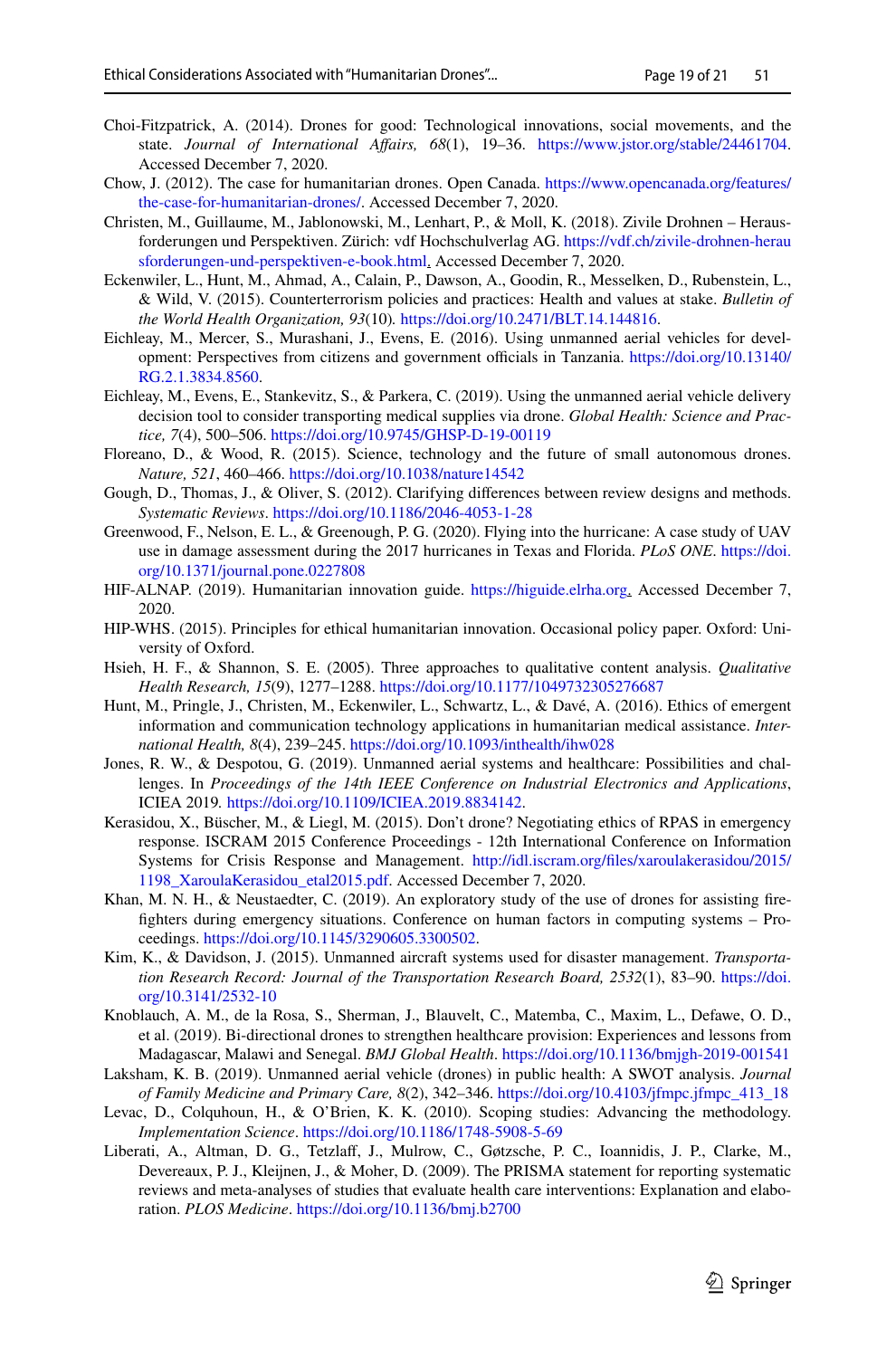- <span id="page-19-9"></span>Martins, B. O., Lavallée, C., & Silkoset, A. (2020). Drones in times of pandemic: Caution behind the hype. *Global Policy Journal.* [https://www.globalpolicyjournal.com/blog/22/04/2020/drones-times](https://www.globalpolicyjournal.com/blog/22/04/2020/drones-times-pandemic-caution-behind-hype)[pandemic-caution-behind-hype.](https://www.globalpolicyjournal.com/blog/22/04/2020/drones-times-pandemic-caution-behind-hype) Accessed December 7, 2020.
- <span id="page-19-13"></span>Mauluka, C. (2019). When the drone fies! Rethinking communication models in the context of innovations. *The Journal of Development Communication, 30*(2), 82–91. [http://jdc.journals.unisel.edu.my/](http://jdc.journals.unisel.edu.my/ojs/index.php/jdc/article/view/149) [ojs/index.php/jdc/article/view/149](http://jdc.journals.unisel.edu.my/ojs/index.php/jdc/article/view/149). Accessed 7 December 2020.
- Meiches, B. (2019). Non-human humanitarians. *Review of International Studies, 45*(1), 1–19. [https://doi.](https://doi.org/10.1017/S0260210518000281) [org/10.1017/S0260210518000281](https://doi.org/10.1017/S0260210518000281)
- Meier, P. (2015). *Digital humanitarians: How big data is changing the face of humanitarian response*. Routledge. <https://doi.org/10.1201/b18023>
- <span id="page-19-0"></span>Mesmar, S., Talhouk, R., Akik, C., Olivier, P., Elhajj, I. H., Elbassuoni, S., Armoush, S., Kalot, J., Balaam, M., Germani, A., & Ghattas, H. (2016). The impact of digital technology on health of populations afected by humanitarian crises: Recent innovations and current gaps. *Journal of Public Health Policy, 37*(S2), 167–200.<https://doi.org/10.1057/s41271-016-0040-1>
- Poljak, M., & Šterbenc, A. (2019). Use of drones in clinical microbiology and infectious diseases: Current status, challenges and barriers. *Clinical Microbiology and Infection, 26*(4), 425–430. [https://](https://doi.org/10.1016/j.cmi.2019.09.014) [doi.org/10.1016/j.cmi.2019.09.014](https://doi.org/10.1016/j.cmi.2019.09.014)
- <span id="page-19-15"></span>Raymond, N. A., Card, B., & Al Achkar, Z. (2012). The case against humanitarian drones. Open Canada. [https://www.opencanada.org/features/the-case-against-humanitarian-drones/.](https://www.opencanada.org/features/the-case-against-humanitarian-drones/) Accessed December 7, 2020.
- Roy, N., Thakkar, P., & Shah, H. (2011). Developing-world disaster research: Present evidence and future priorities. *Disaster Medicine and Public Health Preparedness, 5*(2), 112–116. [https://doi.org/10.](https://doi.org/10.1001/dmp.2011.35) [1001/dmp.2011.35](https://doi.org/10.1001/dmp.2011.35)
- <span id="page-19-1"></span>Sandvik, K. B., & Lohne, K. (2013). The promise and perils of "disaster drones." Humanitarian Practice Network. <https://odihpn.org/magazine/the-promise-and-perils-of-%C2%91disaster-drones%C2%92/>. Accessed December 7, 2020.
- <span id="page-19-3"></span>Sandvik, K. B. (2015). African drone stories. *Behemoth A Journal on Civilisation*. [https://doi.org/10.](https://doi.org/10.6094/behemoth.2015.8.2.870) [6094/behemoth.2015.8.2.870](https://doi.org/10.6094/behemoth.2015.8.2.870)
- <span id="page-19-5"></span>Sandvik, K. B., Jacobsen, K. L., & McDonald, S. M. (2017). Do no harm: A taxonomy of the challenges of humanitarian experimentation. *International Review of the Red Cross, 99*(904), 319–344. [https://](https://doi.org/10.1017/S181638311700042X) [doi.org/10.1017/S181638311700042X](https://doi.org/10.1017/S181638311700042X)
- <span id="page-19-4"></span>Sandvik, K. B., & Jumbert, M. G. (2016). *The good drone*. Taylor & Francis.
- <span id="page-19-2"></span>Sandvik, K. B., & Lohne, K. (2014). The rise of the humanitarian drone: Giving content to an emerging concept. *Millennium, 43*(1), 145–164.<https://doi.org/10.1177/0305829814529470>
- <span id="page-19-6"></span>Scott-Smith, T. (2016). Humanitarian neophilia: The "innovation turn" and its implications. *Third World Quarterly, 37*(12), 2229–2251. <https://doi.org/10.1080/01436597.2016.1176856>
- <span id="page-19-7"></span>Sheather, J., Jobanputra, K., Schopper, D., Pringle, J., Venis, S., Wong, S., et al. (2016). A Médecins Sans Frontières ethics framework for humanitarian innovation. *PLoS Medicine*. [https://doi.org/10.1371/](https://doi.org/10.1371/journal.pmed.1002111) [journal.pmed.1002111](https://doi.org/10.1371/journal.pmed.1002111)
- <span id="page-19-17"></span>Sherman, S. (1999). Foundations, frameworks, lenses: The role of theories in bioethics. *Bioethics, 13*(3– 4), 198–205.
- <span id="page-19-8"></span>Soesilo, D., Meier, P., Lessard-Fontaine, A., Du Plessis, J., & Stuhlberger, C. (2016). Drones in humanitarian action: A guide to the use of airborne systems in humanitarian crises. Swiss Foundation for Mine Action (FSD). [http://drones.fsd.ch/wp-content/uploads/2016/11/Drones-in-Humanitarian-](http://drones.fsd.ch/wp-content/uploads/2016/11/Drones-in-Humanitarian-Action.pdf)[Action.pdf](http://drones.fsd.ch/wp-content/uploads/2016/11/Drones-in-Humanitarian-Action.pdf). Accessed December 7, 2020.
- <span id="page-19-10"></span>Tatsidou, E., Tsiamis, C., Karamagioli, E., Boudouris, G., Pikoulis, A., Kakalou, E., & Pikoulis, E. (2019). Refecting upon the humanitarian use of unmanned aerial vehicles (drones). *Swiss Medical Weekly*. <https://doi.org/10.4414/smw.2019.20065>
- <span id="page-19-14"></span>UNICEF. (2017). Humanitarian drone corridor launched in Malawi. UNICEF. [https://www.unicef.org/](https://www.unicef.org/stories/humanitarian-drone-corridor-launched-malawi) [stories/humanitarian-drone-corridor-launched-malawi](https://www.unicef.org/stories/humanitarian-drone-corridor-launched-malawi). Accessed December 7, 2020.
- <span id="page-19-11"></span>USAID. (2017). UAVs in global health. USAID. [https://www.usaid.gov/sites/default/fles/documents/](https://www.usaid.gov/sites/default/files/documents/1864/cii-UAVs_in_Global_Health-508.pdf) [1864/cii-UAVs\\_in\\_Global\\_Health-508.pdf](https://www.usaid.gov/sites/default/files/documents/1864/cii-UAVs_in_Global_Health-508.pdf). Accessed December 7, 2020.
- <span id="page-19-12"></span>USAID. (2017). UAV Landscape analysis. Technical report. USAID. [https://www.ghsupplychain.org/](https://www.ghsupplychain.org/unmanned-aerial-vehicles-landscape-analysis) [unmanned-aerial-vehicles-landscape-analysis](https://www.ghsupplychain.org/unmanned-aerial-vehicles-landscape-analysis). Accessed December 7, 2020.
- <span id="page-19-16"></span>Van Wynsberghe, A., & Comes, T. (2020). Drones in humanitarian contexts, robot ethics, and the human–robot interaction. *Ethics and Information Technology, 22*, 43–53. [https://doi.org/10.1007/](https://doi.org/10.1007/s10676-019-09514-1) [s10676-019-09514-1](https://doi.org/10.1007/s10676-019-09514-1)